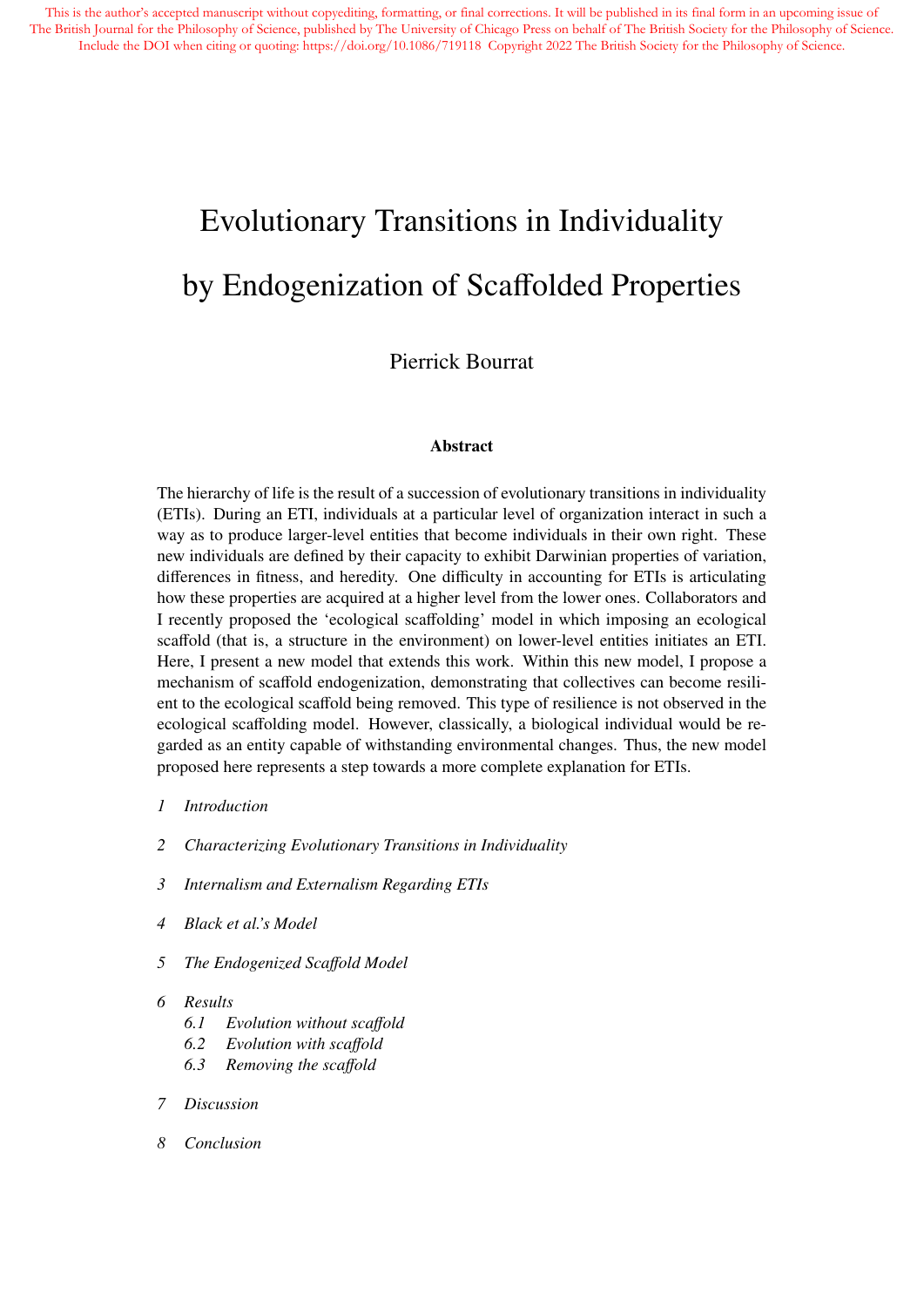#### 1 Introduction

Life is hierarchically organized. We are made of cells, which are made of organelles, some of which contain pieces of DNA. It is commonly accepted that life did not begin with fully fledged multicellular organisms or even unicells. Rather, the latter are the result of a number of transitions in which the free-living ancestors of lower-level entities initiated a class of interactions that led to the formation of higher-level entities (Maynard Smith and Szathmary [1995]; Michod [1999a]; Jablonka and Lamb [2006]; Bourke [2011]; Calcott and Sterelny [2011]; Clarke [2014]; van Gestel and Tarnita [2017]; Black et al. [2020]; Bourrat [2019], [2021b]). These newly formed entities acquired features that make them behave as cohesive wholes, which we then recognize as new individuals able to participate in higher-level processes of selection. Bourke ([2011], pp. 11–13) p proposed that over the course of the history of life on Earth, six types of evolutionary transitions in individuality (ETIs) have occurred. While ETIs will be discussed abstractly here, I will exemplify them with the fourth of Bourke's taxonomy, namely, the transition from unicells to multicellular organisms, which occurred in at least twenty-five different taxa (Grosberg and Strathmann [2007]).

Despite the fundamental importance of ETIs for the evolution of complexity, the mechanisms by which they occur are poorly understood. One influential conceptual model proposes that a change in the nature of fitness lies at the heart of ETIs. A prime example of this way of thinking can be found in the work of Michod and collaborators, who proposed the fitness transfer of ETIs (for a review, see Michod [2005]). In this model, an ETI has occurred when the fitness of lower-level entities (particles) has been transferred to the higher level (collectives). The same type of explanation can be found in Okasha's model of ETIs s (Okasha [2005], [2006], Chapter 8), some elements of which are inspired by the work of Michod and collaborators. This model proposes that the fitness of a collective at the outset of an ETI is defined as the average fitness of its constituent particles, and that this is no longer the case at the end of the transition. Following the distinction drawn by Damuth and Heisler ([1988]), Okasha proposed that this represents a transition from a multilevel selection 1 (MLS1) to a multilevel selection 2 (MLS2) process. More recently, without explicitly using the MLS1/MLS2 distinction, Okasha ([2016]) argued that collective fitness is 'derivative' at the beginning of an ETI but becomes 'primary' at its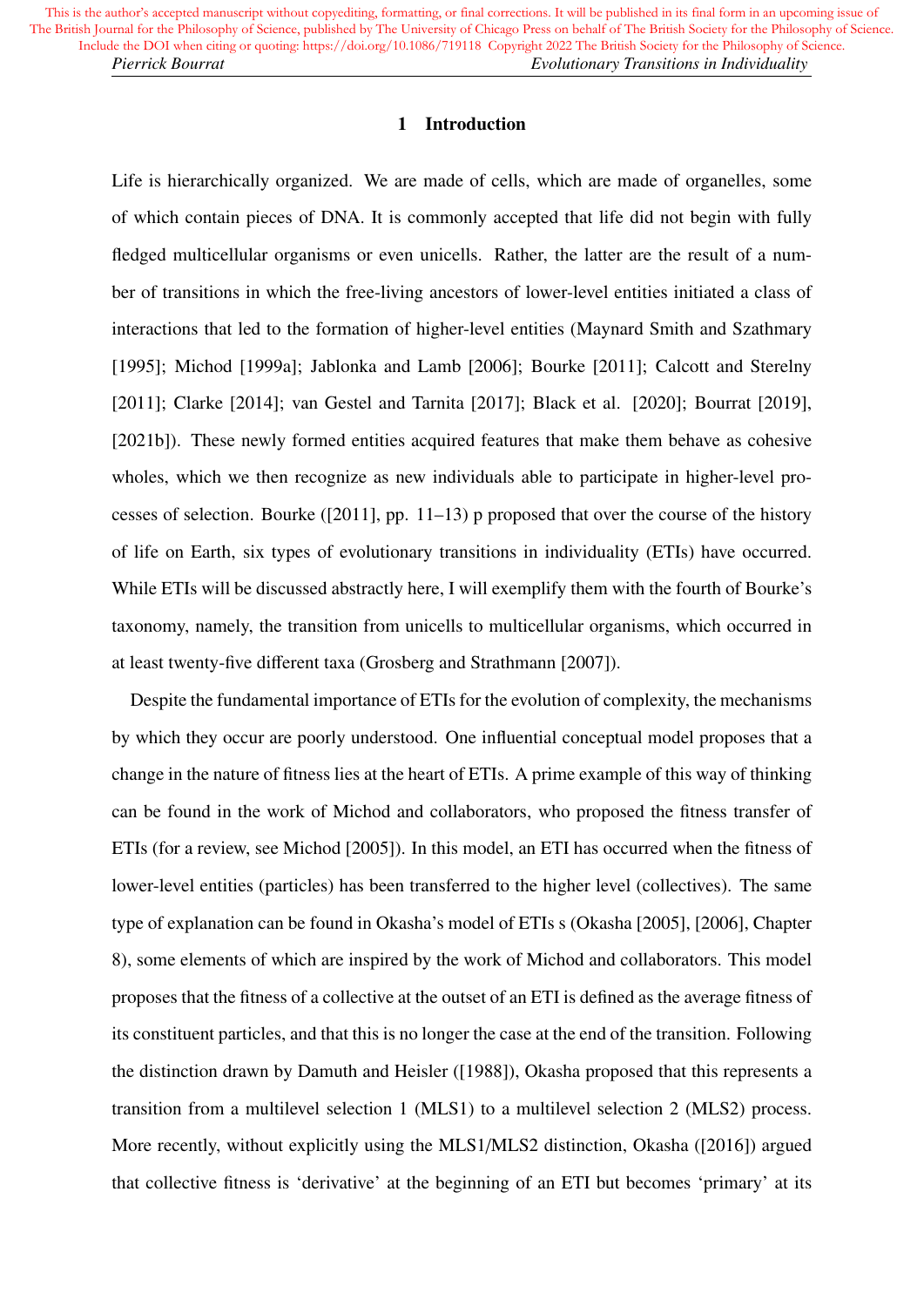end. Michod and Okasha's model of ETIs represents what I will call an 'internalist' approach to ETIs where what does the explaining is a change in the internal properties of the entities undergoing the ETIs (in this case, their fitness).

While there is no doubt that once an ETI has occurred, the fitness of the constituent particles of a collective are aligned (Clarke [2014]; Clarke [2016b]; Bourrat and Griffiths [2018]), it is much less clear that changes in the nature of fitness do the explaining of ETIs for reasons discussed in Bourrat ([2015a], [2015b]) and Bourrat et al. ([unpublished]). At the very least, internalism represents only one possible mode of explanation for ETIs. According to another mode of explanation, which I call 'externalist', what does the explaining are changes in the ecology of a population. In this article, I present a specific model of this second mode of explanation for ETIs proposed by myself and collaborators (see Black et al. [2020]), expand it, and show some of its distinctive advantages over the internalist mode. I focus on a particular aspect of ETIs, which I call 'endogenization of scaffolded properties'.<sup>1</sup>

This article will run as follows: I start by presenting a set of criteria to assess whether an ETI has occurred. Following a number of authors, I argue that ETIs occur when units at a new level of organization exhibit the Darwinian properties of (1) phenotypic variation that (2) leads to differences in fitness and (3) that is heritable. Next, I present in more detail what distinguishes the two modes of explanation (internalism and externalism) for ETIs. I then present the externalist 'ecological scaffolding' model we proposed in Black et al. ([2020]). This model shows that starting from a population of particles organized in patches, with limited dispersion between patches (an ecological scaffold), imposing a selection regime at a timescale longer than the timescale at which the particles reproduce can lead to the formation of collectives that exhibit collective-like properties. As we recognized in Black et al., this model does not represent a full model of ETIs because, if the selection regime were to change, the collective-like properties (for example, a reduced growth rate) would disappear. From there, I present a new model that builds on Black et al.'s model by going one step further. I hypothesize that a trade-

<sup>&</sup>lt;sup>1</sup> The word 'endogenization' is used here in a related but slightly different way to (Okasha [2006], [2021]; Bourrat [2014]). In those works, 'endogenization' refers to the strategy of explaining evolutionary phenomena that were previously taken from granted. For instance, in the context of ETIs, the biological hierarchy, which has traditionally been taken for granted, becomes part of what must be explained by evolutionary theory. In the present work, 'endogenization' is a process rather than an explanatory strategy.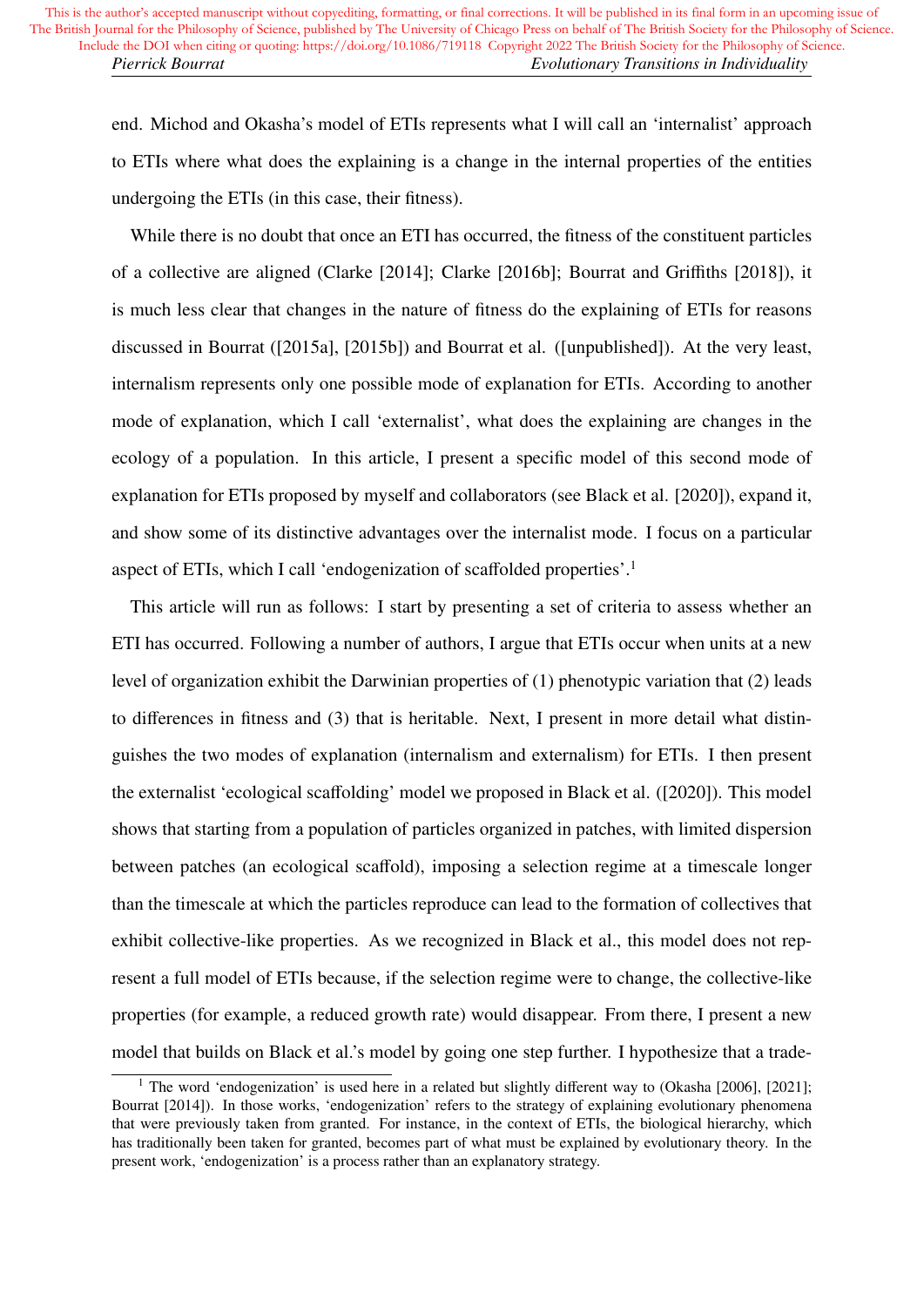off between growth rate and dispersion can cause the formation of collective entities that retain their properties even once the ecological scaffold is lifted. To demonstrate this point, I build an agent-based model that has the same basic features as in Black et al. but is based on a different modelling approach. After recovering results consistent with that of Black et al., I further show that when dispersion is correlated with growth rate, even if the ecological scaffold is lifted, the collectives that evolved due to the ecological scaffold can retain their scaffolded properties and remain insensitive to new (small) mutations indefinitely.

# 2 Characterizing Evolutionary Transitions in Individuality

An ETI involves a shift in individuality from the particle to the collective level. The notion of individuality is difficult in philosophy of biology and beyond (Pepper and Herron [2008]; Clarke [2010]; Guay and Pradeu [2015]; Sterner [2015]; Lidgard and Nyhart [2017]; DiFrisco [2019]). Therefore, I will not attempt to define this term rigorously here. However, within evolutionary theory, a 'Darwinian' individual is an entity able to participate in an evolutionary process 'in its own right' and, in particular, to participate in the process of evolution by natural selection (ENS) (Griesemer [2000]; Godfrey-Smith [2009]; Clarke [2013]; De Monte and Rainey [2014]). One prerequisite for this to occur is that this entity has properties that will confer to a population of its class the capacity to evolve by natural selection. Lewontin ([1970], [1985]), following a long tradition since Darwin (see Godfrey-Smith [2007]), recognized that for ENS to occur, a population should exhibit three conditions. These are (1) phenotypic variation that (2) leads to some differences in reproductive output or growth rate (fitness) between the entities exhibiting the variation and (3) that is passed on to offspring. Thus, following Lewontin's three conditions, to be a Darwinian individual is to have the capacity to exhibit (1) phenotypic variation, (2) differential fitness, and (3) heredity. Consequently, an ETI is an evolutionary process during which lower-level entities (particles) form higher-level entities (collectives) that acquire these three conditions.

However, this reasoning, despite its simplicity, is problematic. Typically, if the three conditions are exhibited at the particle level, they will also be exhibited by any set that contains more than one particle, whether these sets represent meaningful collectives in a biological sense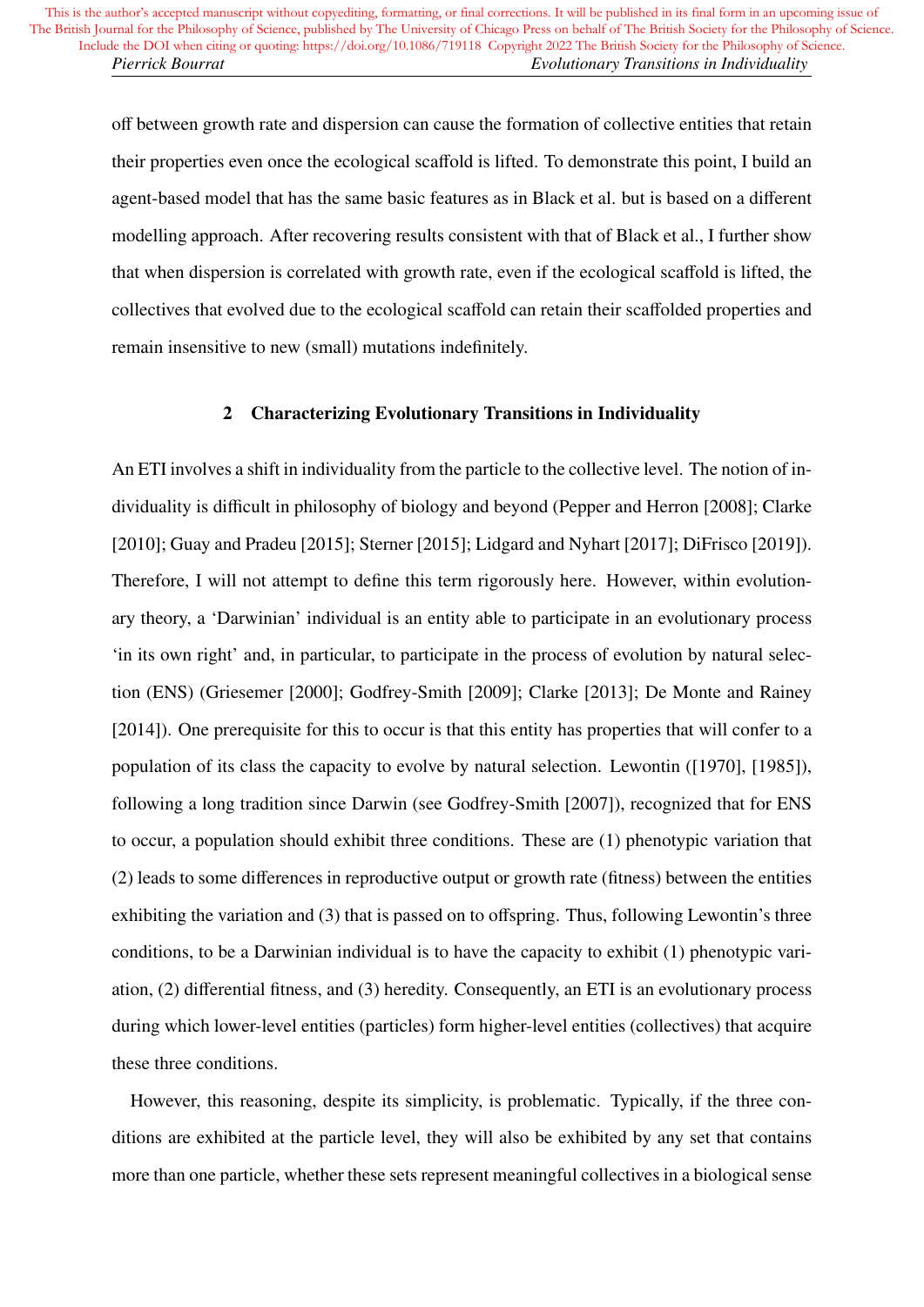or not. In other words, one can decide to group particles in any arbitrary sets, and these sets will exhibit Lewontin's three conditions (Glymour [2017]; Bourrat [2021a]). Thus, without supplementing the three conditions with some other criteria, the conditions are insufficient to distinguish real individuals or units of selection from pseudo or arbitrary ones. Consequently, they cannot be used to establish whether an ETI has occurred.

One way this problem manifests can be illustrated with what Okasha ([2006]) calls the problem of 'cross-level by-products'. To say that selection at the collective level is a by-product of selection at the particle level implies that the evolutionary change observed at the collective level should, in effect, be attributed to the level of the particle.<sup>2</sup> In other words, in situations of collective-level by-products, the collective level does not exist other than via arbitrary construction by an observer. One famous instance of collective-level by-product comes from Williams ([1966], p. 18), who told us that a herd of fleet deer is also a fleet herd of deer. Yet, herds are classically not regarded as individuals (that is, collectives that exhibit a sufficient degree of biological organization), despite satisfying Lewontin's three conditions broadly. A herd can exhibit different levels of fleetness (Condition 1), which can lead to being more or less successful in escaping predators and, thus, producing more or less offspring (Condition 2). Provided one can trace parent–offspring relationships between herds, one would find that a herd's level of fleetness is transmitted to its offspring (with more or less fidelity) (Condition 3).<sup>3</sup> There are many other examples of cross-level by-products. For instance, Sober ([1984]) used an example of collectives comprising individuals of different heights, in which height determines fitness. Assuming the height of an individual does not influence the height or fitness of other individuals in the collective, the average height of a collective and selection for height at the collective level are cross-level by-products of the particle level.

To remedy the failure of Lewontin's three conditions to discriminate arbitrary from genuine collectives, one can supplement the three conditions with the following condition: a genuine individual is generated by internal mechanisms as opposed to external mechanisms, or choices made by an observer (no mechanisms).<sup>4</sup> In other words, what distinguishes a biological indi-

 $2$  This problem is also faced by the Price equation. Surprisingly, it is much less often mentioned for Lewontin's three conditions, despite the near equivalence between the two (see Okasha [2006], Chapter 1).

<sup>&</sup>lt;sup>3</sup> The difficulty of accomplishing this in practice does not disqualify the conceptual point.

<sup>4</sup> For another compatible solution to this problem, see (Bourrat [2021a], [2021b]).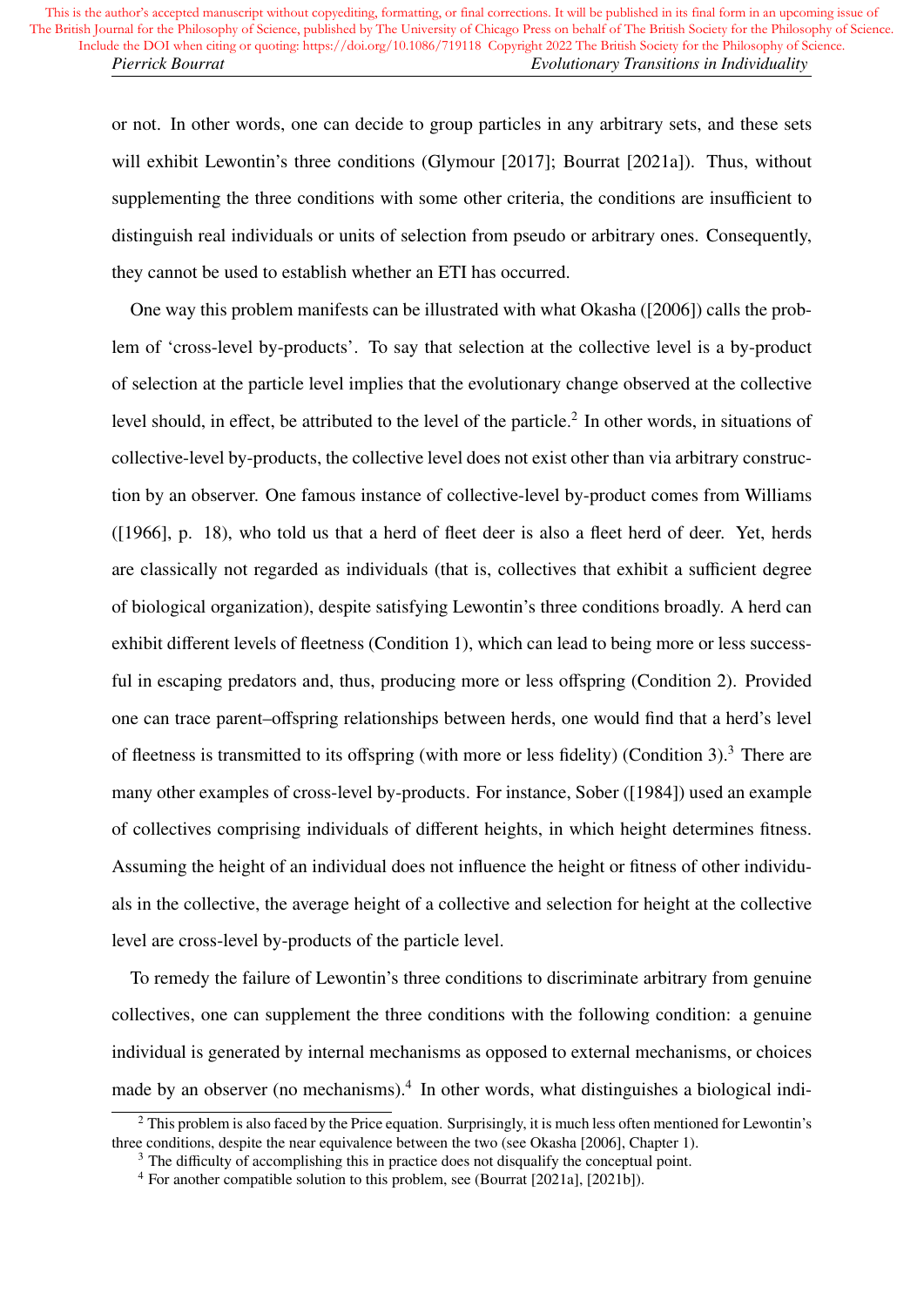| Properties       | Definition                                                                                                                                                                                                         |
|------------------|--------------------------------------------------------------------------------------------------------------------------------------------------------------------------------------------------------------------|
| Pseudo-Darwinian | The entity is attributed the capacity to exhibit phenotypic variation, fitness<br>difference, and heredity only due to an observer's choice (that is, without<br>it being the result of individuating mechanisms). |
| Darwinian-like   | The entity is attributed the capacity to exhibit phenotypic variation, fitness<br>difference, and heredity due to external (that is, ecological) individuating<br>mechanisms.                                      |
| Darwinian        | The entity is attributed the capacity to exhibit phenotypic variation, fit-<br>ness difference, and heredity due to internal individuating mechanisms<br>that provide the entity some resilience to perturbations. |

Table 1. Definition of the different types of properties related to Lewontin's three conditions an entity can exhibit

vidual from an arbitrary one is the existence of some internal mechanism(s) or properties of this entity that generate the three conditions. One implication of this additional condition is that an individual is resilient to some external perturbations due to its internal mechanisms being isolated from the environment. Further, I argue that the broader the range of perturbations an entity can sustain, the higher its score on individuality. To be clear, I will call Lewontin's conditions 'Darwinian properties' when a collective exhibits them due to internal mechanisms. Corresponding to Darwinian properties are 'Darwinian individuals'. Following our proposal in (Black et al. [2020]), when the three conditions are exhibited by a collective for reasons that are purely exogenous to it, I will call them 'Darwinian-like properties', and the collective a 'Darwinianlike' individual. When the conditions are exhibited for purely arbitrary reasons (such as choices made by an observer), I will refer to 'pseudo-Darwinian' conditions and 'pseudo-Darwinian individuals'. Thus, I submit that an ETI occurs when initially free-living particles in a population interact in such a way that they produce collectives exhibiting Darwinian properties, which did not exhibit them to begin with (see Table 1).

There are some clear parallels (and some inspiration on my part) between my proposal and that of Clarke ([2013], [2014], [2016a]). According to Clarke, once an ETI from particles to collectives is complete, the collectives exhibit heritable differences in fitness. I interpret this to mean that they exhibit Lewontin's three conditions,<sup>5</sup> and there are some individuating mechanisms at that level. More precisely, for Clarke, individuating mechanisms are divided into

<sup>&</sup>lt;sup>5</sup> Note that, as highlighted by Okasha ([2006], p. 13), heritable variation should not necessarily be variation in fitness but rather in phenotypes.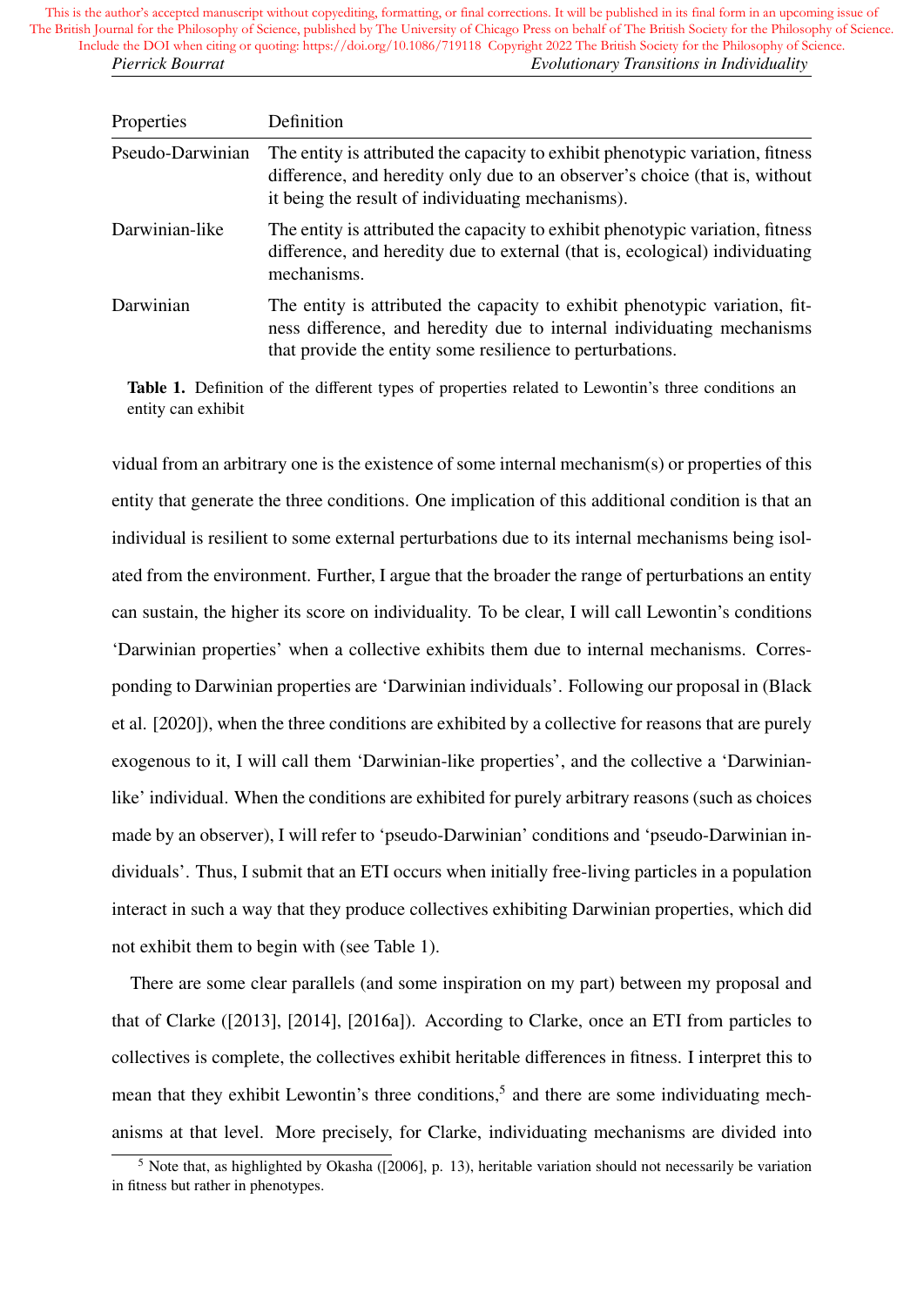demarcation mechanisms (which maintain variation among the collectives of the population) and policing mechanisms (which retain the collective's integrity). Clarke tells us that to be a unit of selection or a Darwinian individual, a collective must be able to exhibit Lewontin's three conditions; further, they do this due to a combination of demarcation and policing mechanisms. Thus, being an individual results from some objective processes in the world (individuating mechanisms), not some arbitrary decision made by an observer. If there is no objective mechanism at the herd level leading a herd of deer to generate heritable phenotypic variation and differential fitness, it should not count as an individual. Clarke's proposal provides a simple yet powerful way to detect when an entity ought to be regarded as a Darwinian individual.

Clarke's strategy, like mine, is part of a long tradition in philosophy of biology that Griesemer ([2005]) has called 'generalization by abstraction'. Griesemer provides one important criticism of this strategy—a purely functionalist account such as Clarke's does not provide a guide for choosing the material properties that will permit one to assess whether an entity is an individual. Yet, this step is critical for obtaining an empirically adequate account. Both Sterner ([2015]) and DiFrisco ([2019]) have developed a version of this criticism in their discussions of Clarke's account. Further, DiFrisco also provides a tentative solution. He proposes that Clarke's through-and-though functionalism is grounded in an inclusive disjunction of material realizers. Each realizer (concrete biological mechanism) can perform the function of being an individuating mechanism. However, he stresses that 'function' here ought to be defined in terms of capacity rather than actual performance (its actual effects). In other words, traits can malfunction and, nevertheless, be ascribed a function, which is not the case if function is defined as actual effects. One account of function that allows for such ascription to poorly performing traits is the selected-effect account of function (for an introduction and discussion of this account, see Garson [2019]). This solution renders Clarke's approach (and, consequently, mine) viable.

An essential difference to note between Clarke's account and mine is that for Clarke, any mechanism, whether external or internal to the collective, can be used to assess whether a collective is an individual. This is clear when she writes: 'I remain agnostic, at this stage, about whether individuals must possess individuating mechanisms intrinsically—within their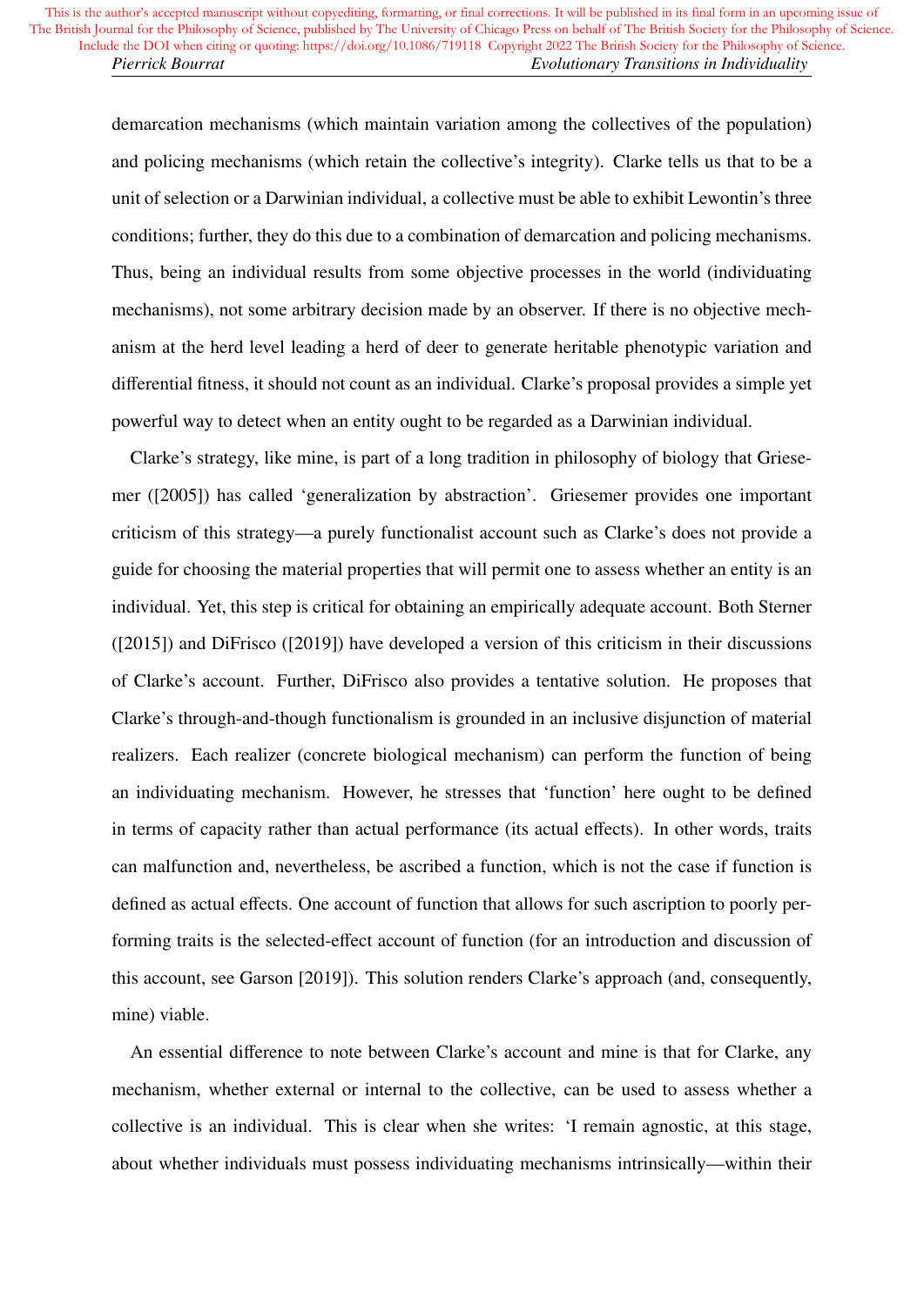own skins, so to speak. Perhaps it is sufficient, especially in the early stages of a transition, for the mechanisms to exist in the environment, so long as they are stable enough that their effect is heritable' (Clarke [2013], p. 427, Footnote 53). Elsewhere, she proposes that mechanisms leading to aggregation, assortment, or (again) fitness correlations between particles are all individuating mechanisms without specifying their causal origin (Clarke [2014]). This implies that a situation in which a collective that satisfies Lewontin's three conditions for purely exogenous reasons could count as Darwinian individuals having undergone an ETI for Clarke—whereas, for me, they are only Darwinian-like individuals.

Clarke's motivation is clear—she wishes to avoid having to explain ETIs by invoking higherlevel properties as causes because they are the consequence of ETIs and, thus, in need of explanation rather than part of the explanation. This leads to what she calls a 'chicken and egg problem' (see also Griesemer [2000]; Veit [2021]). I agree with her that exogenous mechanisms can be the initiator of ETIs. However, I consider that the mechanisms producing the three conditions have to be internalized or endogenized for an ETI to be genuine. Conversely, Clarke does not require this step.

There are two reasons why I regard the endogenization step as necessary for achieving an ETI. First, if the three conditions are exhibited solely due to external mechanisms, the crosslevel by-product problem might not be solved. Again, suppose there is a population of deer in the savanna, with scattered patches of grass, and that a single herd of deer grazes a single patch at a time. We assume that the sole reason the deer are organized in herds is the presence of patches of food. Occasionally, a predator attacks a herd. Fleeter herds are more successful and have more offspring (whether counted by the number of deer or herds) with similar traits as their parent(s). This situation fits Clarke's model. There is an individuating mechanism for the herd and, thus, one would have to conclude that the herd is an individual, although biological wisdom would tell us that it is, at best, a Darwinian-like individual following my terminology.<sup>6</sup>

Second, without internalized individuating mechanisms, any change (even small) in the

<sup>&</sup>lt;sup>6</sup> Note that there is no policing mechanism here; thus, the herds are, strictly speaking, not individuals following Clarke's model, which requires such a mechanism. However, this should not distract us from the main point. One could, indeed, imagine other scenarios, such as those presented in the following section, in which a single particle founds a collective. The process by which a bottleneck is created represents a policing mechanism for everything else being equal, leading to less competition within a collective. The bottleneck can be purely due to ecological conditions.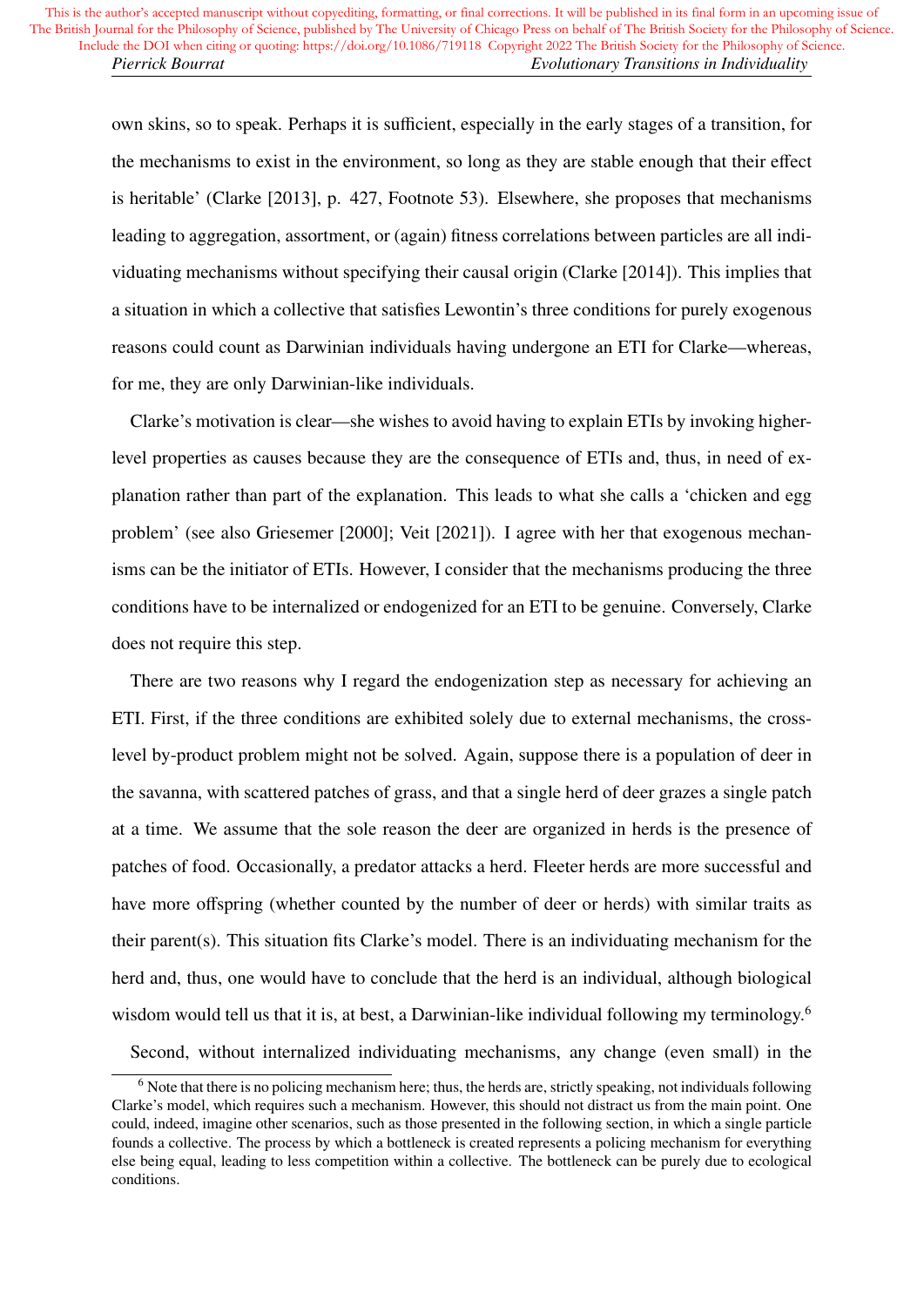factors of the environment might lead the population to return to a situation where there are no collectives anymore. As mentioned earlier, I consider that to be an individual is to have some capacity of resilience to environmental changes.<sup>7</sup> These differences to one side, and using DiFrisco's supplementation, I am broadly in agreement with Clarke's analysis.

# 3 Internalism and Externalism Regarding ETIs

In the previous section, I argued that for an ETI to occur, an initial population of free-living particles should ultimately reach a stage at which internal individuating mechanisms lead to the maintenance of collectives exhibiting heritable phenotypic differences that produce differences in fitness. In short, collective-level entities should acquire Darwinian properties.

One influential model of ETIs, which seems to satisfy this process, has been proposed by Michod and collaborators (for a review, see Michod [2005]). This model proposes that Darwinian properties are acquired by a transfer of fitness from the particle to the collective level during the ETI. In the transferral process, the lower-level entities relinquish their individuality. At the end of the fitness transfer, collectives exhibit Darwinian properties but the particles do not because they are no longer fitness bearers. As mentioned in the introduction, the model proposed by Okasha ([2006], Chapter 8) based on the MLS1/MLS2 distinction follows a similar line of reasoning. Michod and collaborators propose two mechanisms by which fitness can be transferred. One involves the coupling of two loci (locus modifier model; see Michod and Roze [1997]; Michod [1999b]), the other relies on life history theory (see Michod et al. [2006]; Doulcier et al. [unpublished]).

The fitness transfer model and other models inspired by it are instances of internalist explanations for ETIs. I define an internalist explanation, roughly following Godfrey-Smith's ([1996]) terminology, as an explanation in which internal properties of the entities exhibiting the trait to be explained do the explaining. For an externalist explanation, the external properties do the explaining. The distinction between internalism and externalism is relative. When dealing with biological systems, any trait is the result of an interaction between the environment and internal

 $^7$  To be fair, Clarke ([2013]) mentions that for environmental mechanisms to be individuating mechanisms, they would have to be stable enough to be heritable. However, it is hard to see how external stability could be achieved without its coupling with some internal properties that would control the external mechanism. However, this would *de facto* render the mechanism (at least partly) internal.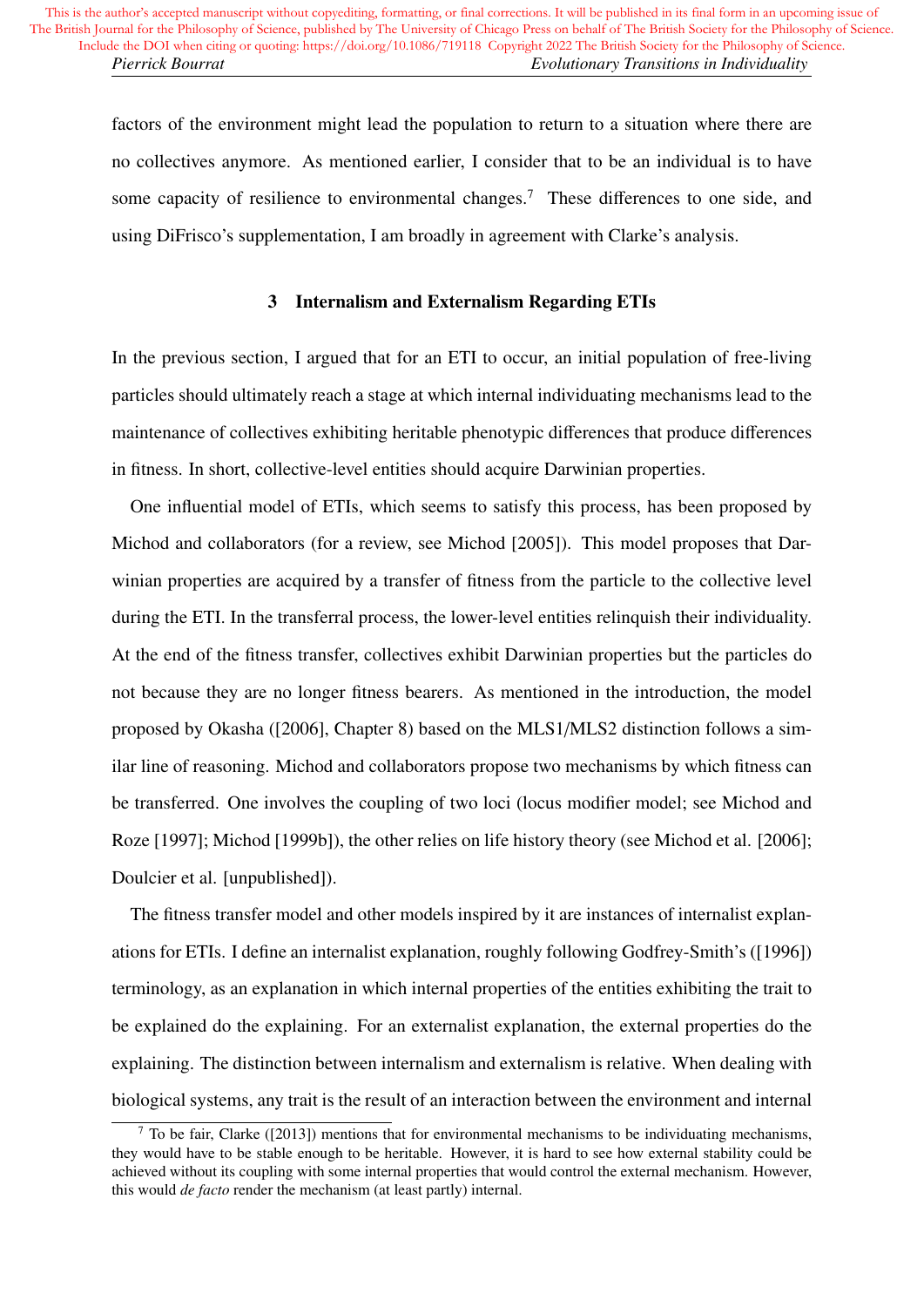properties. However, the properties that 'make a difference' for this phenomenon can be either internal or external to the entities exhibiting the trait to be explained. Thus, to be an internalist about ETIs is to believe that the mechanism used to explain the transitions relies ultimately on a change in the internal properties of the entities undergoing the transition.

We saw in the previous section that to be a Darwinian individual is to have some internal mechanisms leading to the production of Darwinian properties. Yet, the problem is to explain them away without requiring that they are initially present (Clarke's chicken and egg problem). The fitness transfer model solves this conundrum by proposing a change in the particles' internal properties—namely, their fitness—with no or little mention of changes in the environment. In principle, there is nothing wrong with the internalist mode of explanation. Mutations, which are internal changes, once combined with selection, could lead to ETIs in a single selective environment. Further, internalist models about ETIs provide a solution to the acquisition of Darwinian properties at the collective level. By being transferred from one level to the other, fitness becomes a heritable internal collective property that is resilient to perturbations.

Despite the appeal of the fitness transfer model, there are some problems with it. First, fitness is a difficult and debated concept (for a survey, see Abrams [2012]). Consequently, this makes the notion of fitness transfer difficult to define precisely and consistently. Second, at the end of a transition, particles are assumed to have nil fitness, which is also difficult to make sense of at face value since the cells (or at least some of them) of a collective—say, a multicellular organism—reproduce at the end of a transition (Godfrey-Smith [2011]; Bourrat [2015a]). Partly in response to this line of criticism, Shelton and Michod ([2014], [2020]) have argued that the fitness transfer model ought to be understood as a distinction between the fitness that a cell would have in isolation and in the group. However, understood as such, fitness is only counterfactually transferred, which is problematic since the notion of transfer implies that it actually happens. While the counterfactual approach provides an explanation of why cells become part of a multicellular organism, there is no literal transfer of fitness from one level to the other (Doulcier et al. [unpublished]; Bourrat et al. [unpublished]). Finally, in some versions of the transfer fitness model, the authors have been accused of presupposing the individuating mechanisms at the collective level rather than them being the outcome (Clarke's chicken and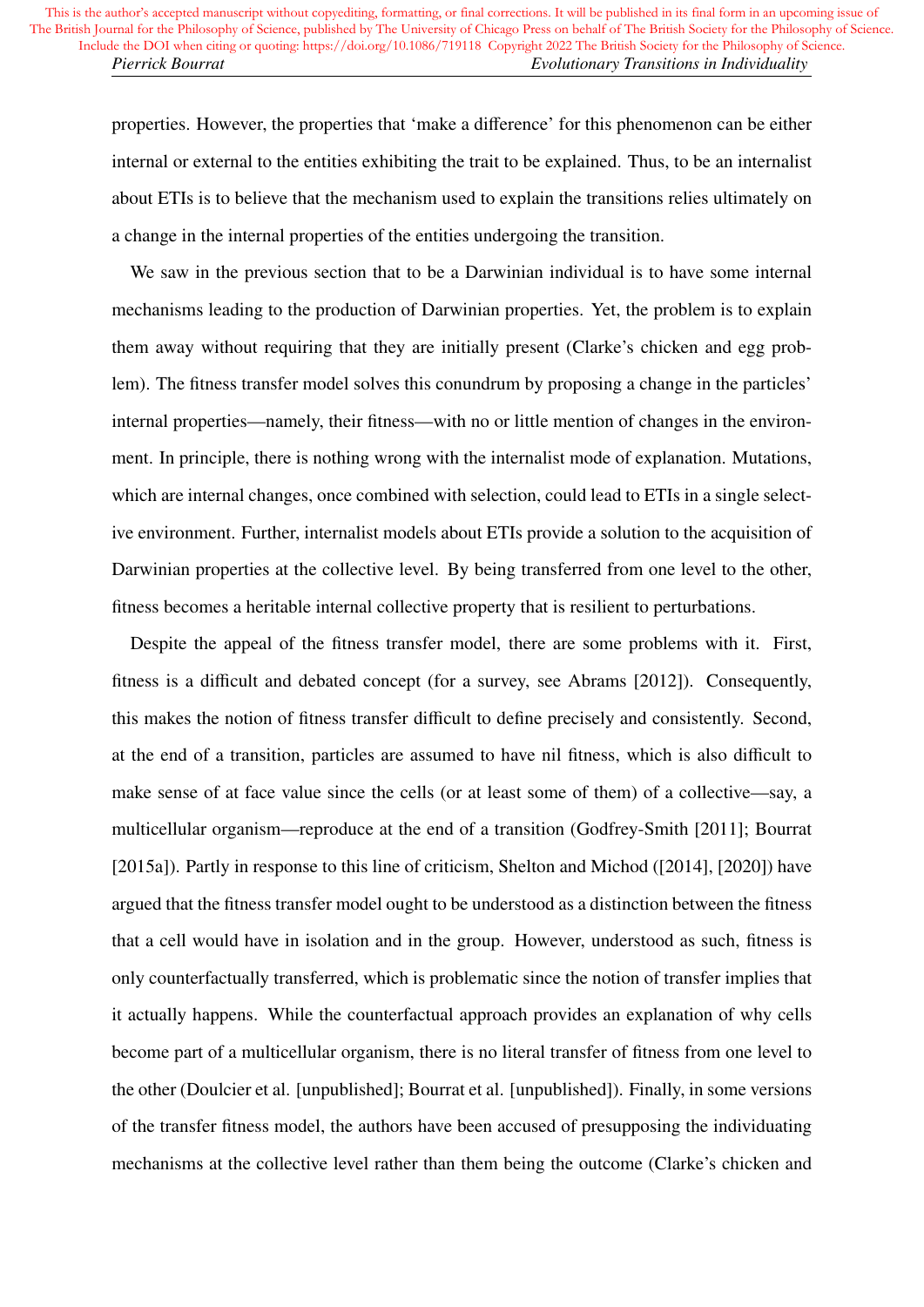egg problem). These difficulties will not be discussed further here. However, let me simply say that they provide sufficient motivation to find alternative explanations of ETIs.

Recently, my collaborators and I proposed an externalist model for ETIs (Black et al. [2020]). Rather than assuming that something changes fundamentally in the internal properties of the entities undergoing an ETI (as in the fitness transfer model), it assumes that an ETI can be driven by the ecology of those entities. To be clear, internalist models need not oppose externalist ones. It is plausible that ETIs involve both internal and external changes (see Section 7). However, the externalist approach shifts the perspective on ETIs by proposing that what initiates them comes from a change in ecology. It permits us to explore a different possibility within the space of possibilities for ETIs. Insofar as ETIs have occurred across multiple levels of biological organization and among many different taxa, it is plausible that the transitions occurred by different mechanisms; thus, an externalist model is welcome even if it only explains a subset of all ETIs.

# 4 Black et al.'s Model

The model my collaborators and I proposed in (Black et al. [2020]) assumes a population of cells growing at different rates in a structured environment made of patches. Patches contain some resources. If the resources are depleted before a particular time *T*, which corresponds to many cycles of cell replication, the cells on the patch die. At the end of a patch generation (*T*) (that is, a discrete generation), cells can found a new patch from a single cell, as a function of the number of cells they had at the end of the previous patch generation (the higher number of cells at the end of *T*, the greater the opportunity to found new patches). Crucially, this mode of reproduction is the only way for a cell to invade a new patch. In other words, there is no migration between patches except over the timescale *T*.

A classical Darwinian picture would want that when cells are in competition for resources, the faster growing cells invade the population. However, this is not what is observed. If *T* is sufficiently long, the cells that grow more slowly can invade the population. This is so because fast-growing cells, more often than not, over-exploit their patch resources before having the opportunity to found a new patch; thus, they are selected against in the long term. Further,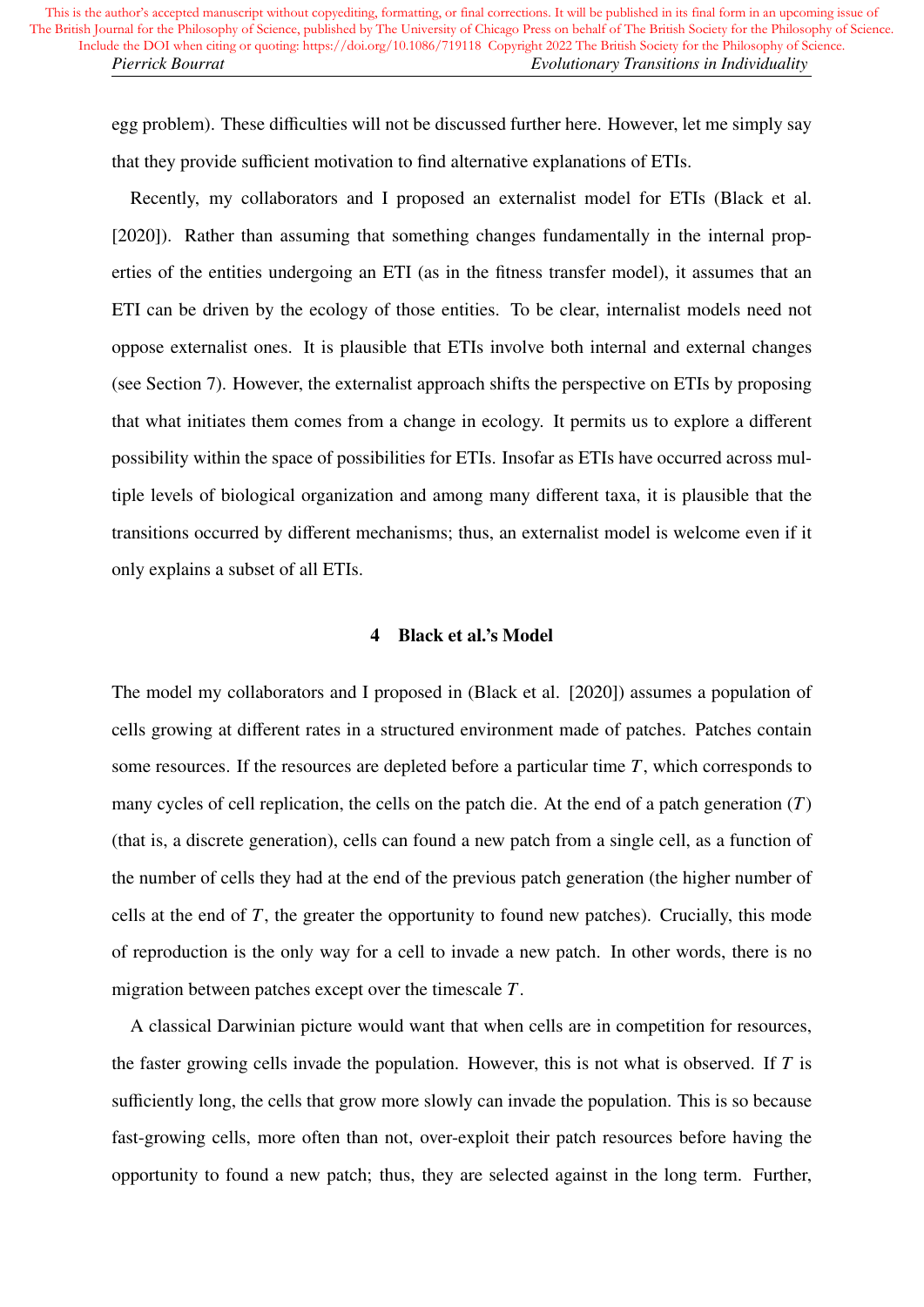the fact that the population is highly structured makes any short-term benefit 'local' both in time and space with no possibility to propagate to the wider population. One consequence is that, in the long term, the slow-growing cells appear to be the fast-growing ones. When we refer to 'slow' and 'fast' growing cells, this implicitly assumes a reference to the short-term or well-mixed environment.

This model shows that if cells are organized in collectives on a patch that are imposed by the environment (that is, no migration between patches, selection of patches over a long timescale, and a bottleneck between each event of patch founding), which we term a 'scaffold', it is possible to evolve a phenotype that would otherwise be selected against.<sup>8</sup> One interesting aspect of our model is that it makes the obtention of Lewontin's three conditions at the collective level entirely non-mysterious—they result from externally imposed conditions on the population.

The model we presented in (Black et al. [2020]) could be sufficient for Clarke to consider the collectives living on a patch as individuals. However, these collectives are not individuals following my requirements. Patches or, more accurately, the collective of cells living on a patch, do indeed exhibit Lewontin's conditions at that level. There can be variation in the average growth rate of the collectives, which is transmitted (with small mutations) from one patch generation to the other and can lead to differences in the number of collective offspring. However, the mechanisms producing Lewontin's three conditions at that level—that is, the bottleneck between events of patch foundation (policing mechanism) and a strict boundary between patches preventing between-patch migration (demarcation mechanism)—are purely external to the collective. The properties are Darwinian-like, as we characterize them—they are not Darwinian. Thus, it does not represent a full model of an ETI where the individuating mechanisms have been endogenized; rather, it can be regarded as a way of initiating the ETI.

In the previous section, I identified two reasons why a purely exogenous individuating mechanism will be insufficient to explain away an ETI. First, it might not solve the cross-level by-product problem. This problem is not present in the model we presented in (Black et al. [2020]). A cross-level by-product occurs when there is no interaction between the particles in the production of a collective phenotype. However, in our model, the long-term growth rate

<sup>8</sup> For more on the concept of 'scaffold' in evolution, see (Caporael et al. [2013]; Veit [2021]).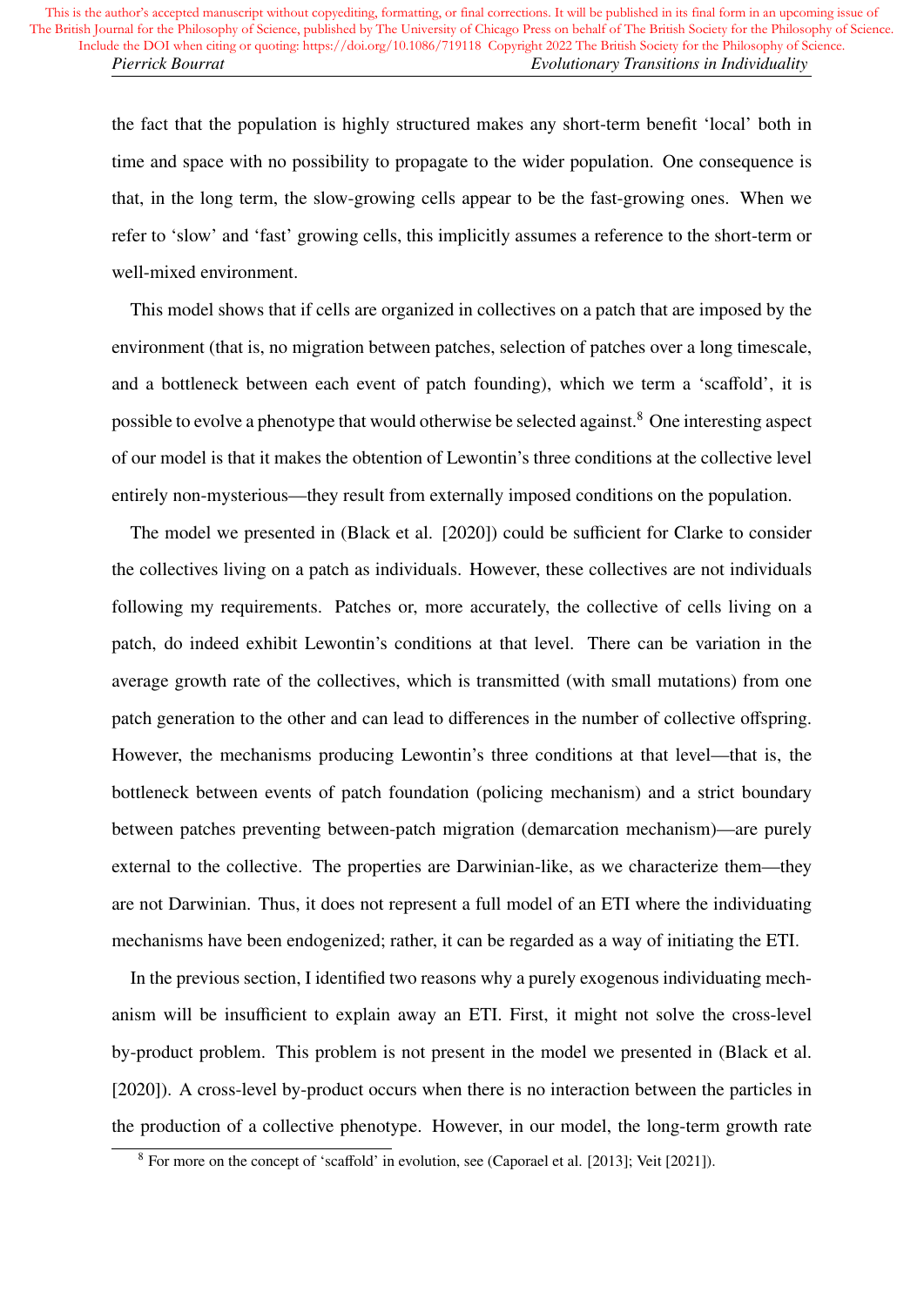of a cell is different from what it would be if it were living freely (that is, with no interaction with other cells). The cells do interact with one another, but this interaction is mediated by the environment (that is, the resources of the patch). Thus, a collective here is not analogous to a herd of deer where there would be no interaction between the deer. However, I also argued that to be considered a Darwinian individual, an entity should be able to withstand some ecological changes. In the model presented in (Black et al. [2020]), if the scaffold was to be lifted, the collectives would quickly disappear. This is because cell migration between patches would be allowed over the cell replication timescale. As a result, a mutation increasing the growth rate would mean a higher chance of invading a new patch. The population would soon be invaded by fast-growing cells, with the possibility of ultimately collapsing due to global over-exploitation of patches. At any rate, the collective would disintegrate, and any way of grouping cells with one another would become arbitrary. In other words, collective-level properties could only be of the pseudo-Darwinian kind (see Table 1).

#### 5 The Endogenized Scaffold Model

The model presented in (Black et al. [2020]) permits us to understand how an ETI can be initiated by exporting individuating mechanisms to the environment. However, it does not represent a full model of ETIs because the collectives have not endogenized those mechanisms. In this section, I propose an agent-based model that extends the original ecological scaffolding model. A key result of this model is that, under some conditions, collectives are able to evolve properties that makes them resilient to the removal of the scaffold. This occurs through the endogenization of an individuating mechanism. Thus, this model presents a mechanism by which Darwinian properties at the collective level are able to evolve from non-Darwinian collectives through Darwinian-like collective level properties. To be upfront, we were clearly aware in (Black et al. [2020]) that our model is insufficient to explain ETIs fully and that only by removing the scaffold can an ETI be deemed complete. We proposed a number of potential avenues by which this could be initiated without modelling them, such as the evolution of a storing resource via seeds or the evolution of developmental processes (for an exploration of this idea, see Doulcier et al. [2020]). While these are clearly worthwhile paths to explore, I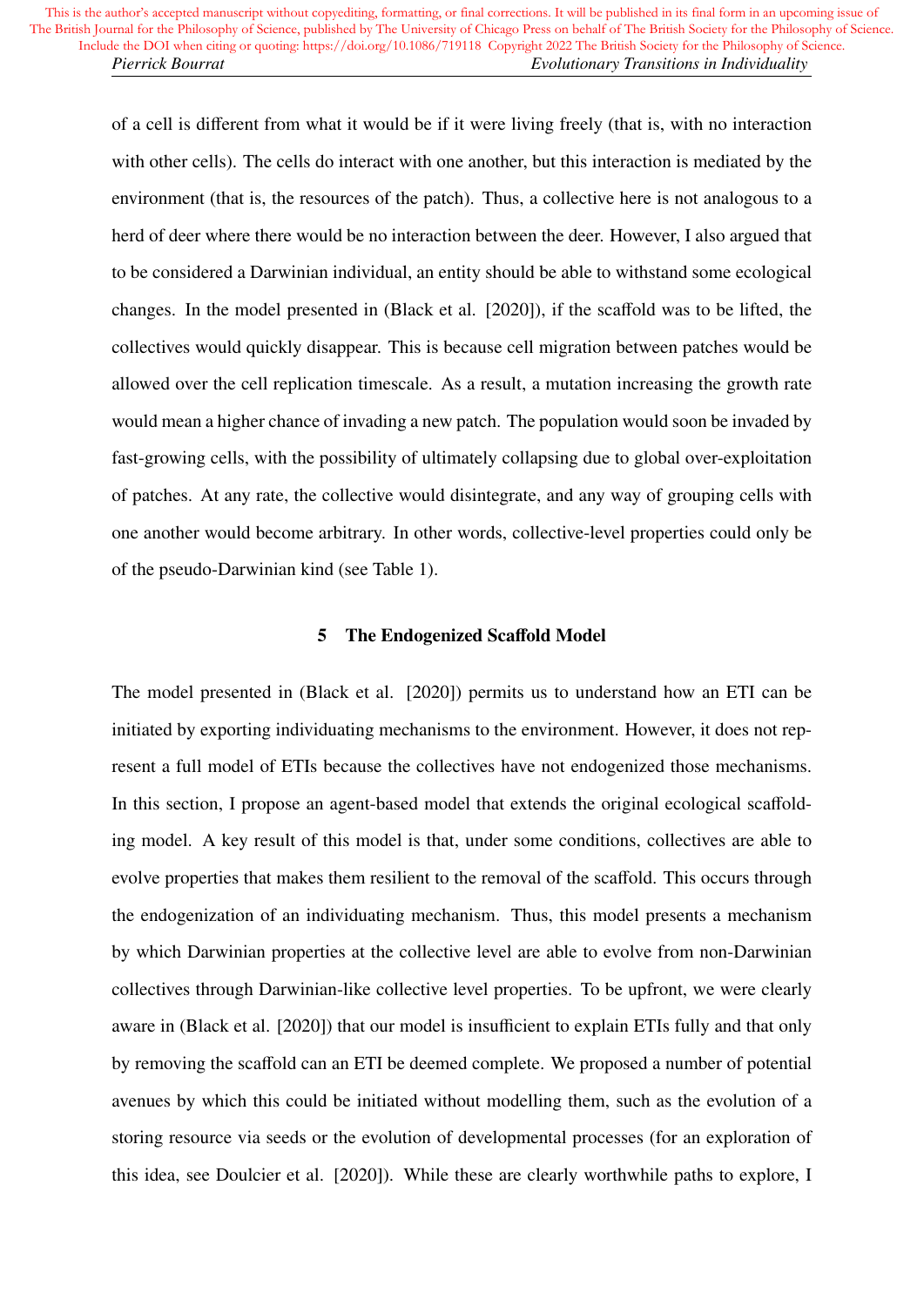propose here another avenue to endogenization, which relies instead on pleiotropy.

The new model assumes a grid of patches with some resources and on which cells live. These resources are limited and perishable; they are limited because a patch can only sustain a certain number of cells. If the patch is over-exploited or if the resources have perished, all the cells of the patch die. If a patch contains no cells, it is replenished with resources. Cells reproduce perfectly except for some random mutations, which can occur during replication and cause an increase or decrease of a cell's growth rate by 1% of a maximum growth rate, the latter of which is set arbitrarily. It is further assumed that a cell's growth rate depends purely on its genotype. Once a cell has replicated, it can either stay on the patch or move to another patch. Whether it stays or moves depends on the value of a second trait, which is a pleiotropic effect of the genotype. If the growth rate of cell reproduction is high, the probability of leaving the patch and colonizing a neighboUr patch is high. Conversely, if the growth rate is low, the probability of leaving the patch is also low. The model assumes that whether a cell is able to colonize the neighbour patch also depends on whether this patch is free and, if it is not, whether the cells on it score high on the pleiotropic effect. If they score high, the probability of colonizing is low (but non-nil); if they score low, the probability is higher. One realizer of the relationship between growth rate, probability to leave the patch, and ability to resist invasion could be cells producing glue. Producing glue is costly and, thus, lowers the growth rate and prevents the cells from leaving the patch, following the 'wrinkly spreader' (*Pseudomonas fluorescens*) model proposed by Rainey and collaborators (Rainey and Rainey [2003]; Rainey and Kerr [2010]; Hammerschmidt et al. [2014]; Rose et al. [2019]). We could also hypothesize that the glue prevents new migrant cells from colonizing a patch even though this is not part of the wrinkly spreader model.

Finally, we assume that at each *T* generation, the cell replication cycle is different due to some periodic environmental changes. In those generations, cells have no opportunity to replicate and move to another patch except for one cell per patch chosen randomly among the cells with a level of stickiness above 1.5 or, equivalently, a growth-rate below 0.5 (assuming this patch contains such cells), and only if the neighbour patch is free or if not, if the mean value for stickiness is sufficiently low (which is determined probabilistically). This second mode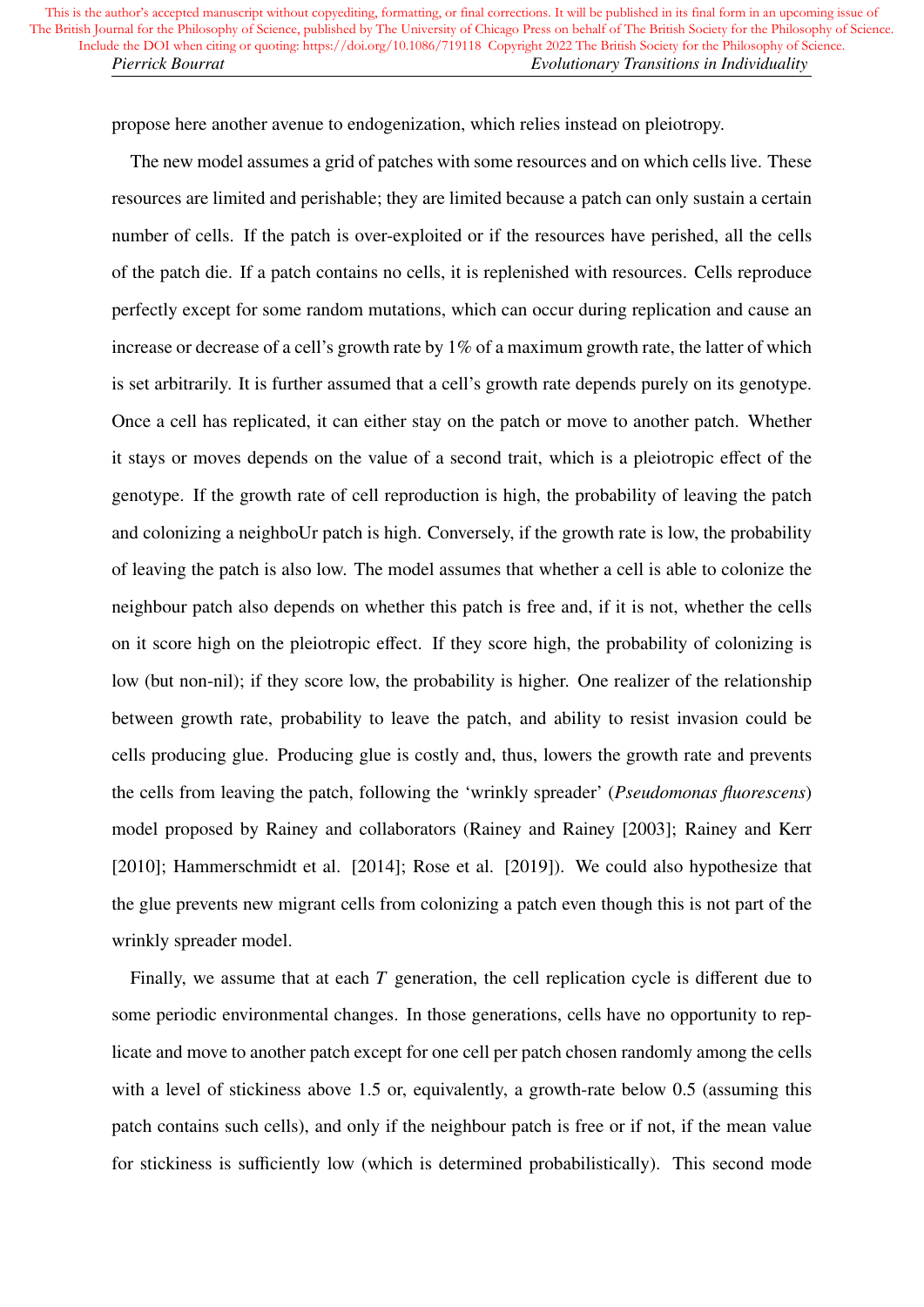of reproduction could be regarded as a form of specialization of some cells, which is akin to resulting from a form of collective-level proto-development, allowing one of the cells to become a germ cell of the collective and to found a new collective by producing a 'propagule'. A NetLogo version (Wilensky [1999]) of the model is provided as supplementary material.

With this setting in place, we assume three regimes. In the three regimes, the model is run for 30,000 cell generations. In the first regime, the 'no-scaffold' regime, nothing is different from what is described above. This can be regarded as a control. In the second regime, the 'scaffold' regime, migration between patches is only allowed when there is the opportunity for collective to produce a propagule (that is, at generations that are a multiple of *T*). In principle, cells could migrate between patches when they reproduce, as observed under the no-scaffold regime. Nevertheless, this is prevented by the ecological scaffold. This regime represents a situation similar to the model we proposed in (Black et al. [2020]). However, there is one difference: the patch generations are not discrete. Finally, the third regime, which I call the 'reverted' regime, is a mix of the two others. First, the cells are under a scaffold regime for 1500 cell generations. After that time, the scaffold is lifted, and the regime becomes a noscaffold regime until the end of the run.

Under each regime, the timescale *T* is varied from  $T = 3$  to  $T = 10$ , and the maximum collective size before patch resources are over-exploited from  $S = 4$  to  $S = 20$  with increments of two cells per condition. This leads to 72 conditions within each regime. Each condition is repeated 01 times, and the average of all the repeats that completed the 30,000 cell generations is taken. For each run, there is initially a single cell per patch, and the overall number of patches is 200 (a torus of twenty by ten patches). Initially, each cell is attributed a random float genotype taken from a normal distribution with a mean of 1 and a standard deviation of 0.25. If the genotype has a value below 0 or above 2, which are arbitrary boundaries for the purpose of the model, they are set to 0 and 2. If a cell has a genotype inferior to 0.5, it exhibits the capacity to produce a propagule over *T*. The age of patches is also randomized as an integer between 1 and 30. Resources perish when a patch reaches the age of 30 cell generations. An illustration of the model is presented in Figure 1 and further details are given in the info tab of the NetLogo model provided as supplementary material.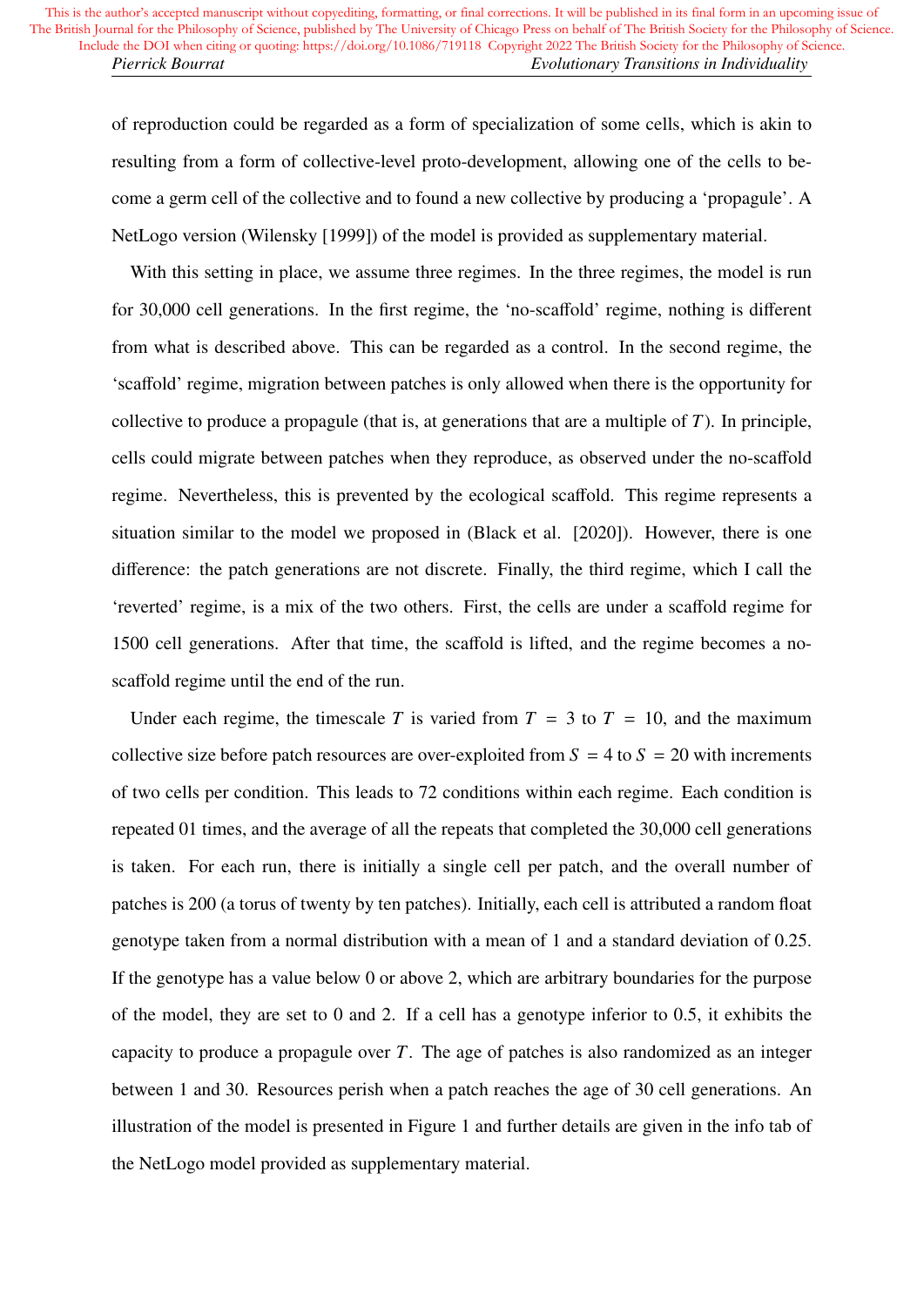> T Collective<br>reproduction Over-exploited or<br>expired resources (propagule)<br>if free patch Over-exploited or<br>expired resources Over-exploited or<br>expired resources  $t<sub>1</sub>$ Patch Cell Over-exploited or<br>expired resources Cell reproduction, Cell reproduction,<br>migration?

**Figure 1.** Illustration of a single collective generation  $(T)$  assuming three cell generations  $(t_1, t_2,$  and *t*3) for the endogenized scaffold model. *t* represents the timescale for a cell division; 'migration?' indicates that the possibility of migration between patches exists under the 'no scaffold' regime but not under the 'scaffold' one. A free neighbour patch is defined either as a patch on which there is no cell, or a patch on which the growth rate of its cells have a high growth rate and consequently a low level of stickiness.

#### 6 Results

#### 6.1 Evolution without scaffold

Running the model under the no-scaffold regime leads invariably to the outcome observed in Figure 2 (blue line). The average genotype (which tracks cell growth rate) quickly increases until it reaches the maximum level (close to 2) and stays there until the end of the run. This result is observed at every timescale (from  $T = 3$  to  $T = 10$ ) and for every maximum collective size (from  $S = 4$  to  $S = 20$ ). Figure 3a displays the average genotype over the last 500 cell generations of a mean run for each timescale and maximum collective size before the patch resources are over-exploited under the no-scaffold regime. As can be observed, all growth rates (tracked by the genotype) are close to 2.

These results show that in the absence of a scaffold, the cells with a maximum growth rate (and a lower degree of stickiness and incapacity to produce propagules) are favoured by natural selection, as one would expect. Thus, no Darwinian or Darwinian-like properties at the collective level are observed.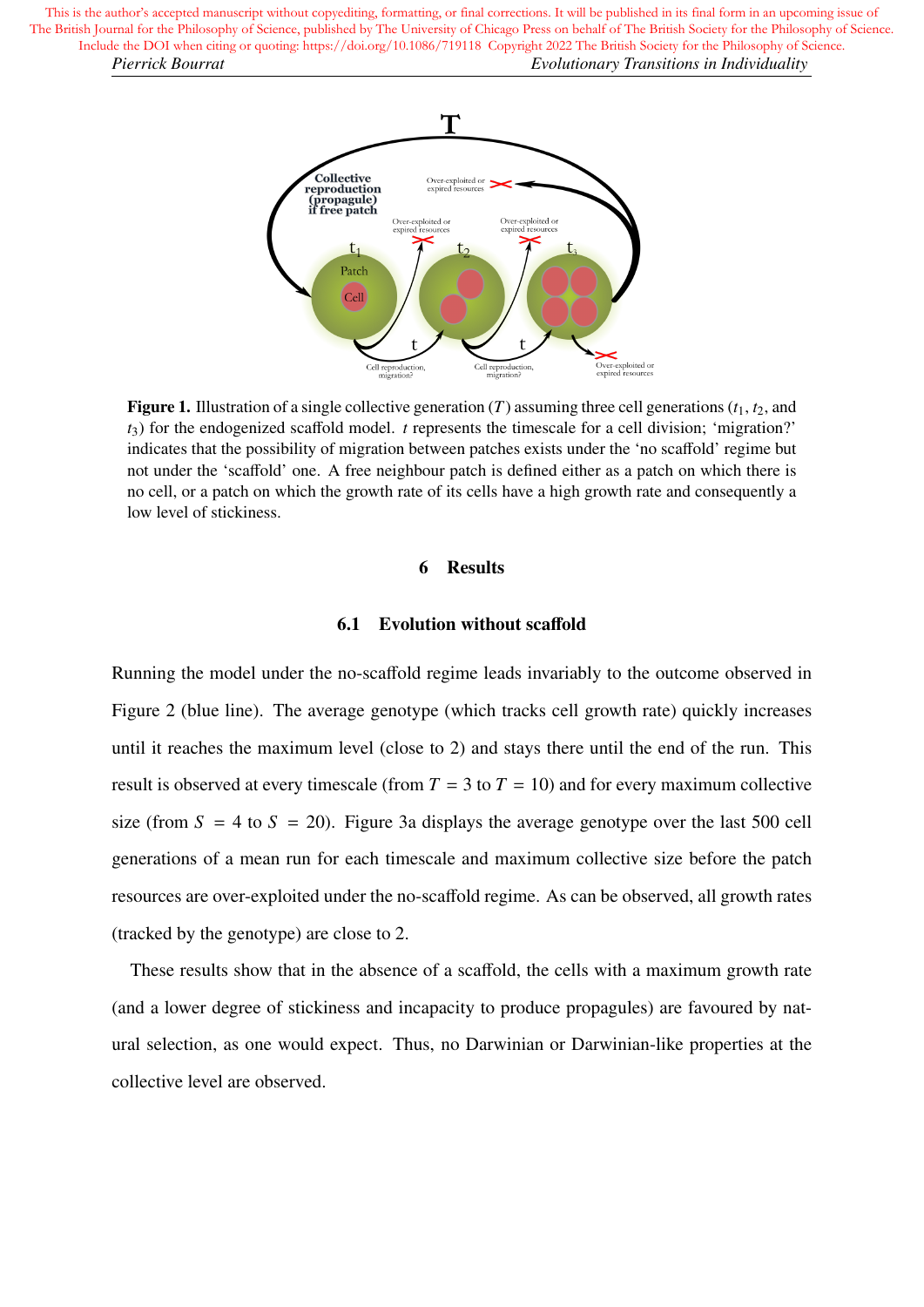

Figure 2. Comparison of different evolutionary trajectories in different regimes of the endogenized scaffold model. Under the 'no-scaffold' regime (blue line), the average genotype, which perfectly tracks cell growth rate, quickly increases near the maximum value, indicating that the cells are freeliving and do not exhibit any phenotype as part of a collective. Under the 'scaffold' regime (red line), the average cell growth rate quickly decreases and remains as such indefinitely, indicating that the cells behave as part of a collective. Under the 'reverted' regime, when the timescale and maximum collective size before patch resource over-exploitation are low (purple line), the growth rate remains below 0.5 and, thus, similar to what is observed under the scaffold regime. However, if the timescale (or maximum collective size, which is not represented in the figure) is larger (orange and green lines), the collective can revert to a population of cells with a maximum growth rate. The larger the timescale and maximum collective size, the quicker this reversion occurs.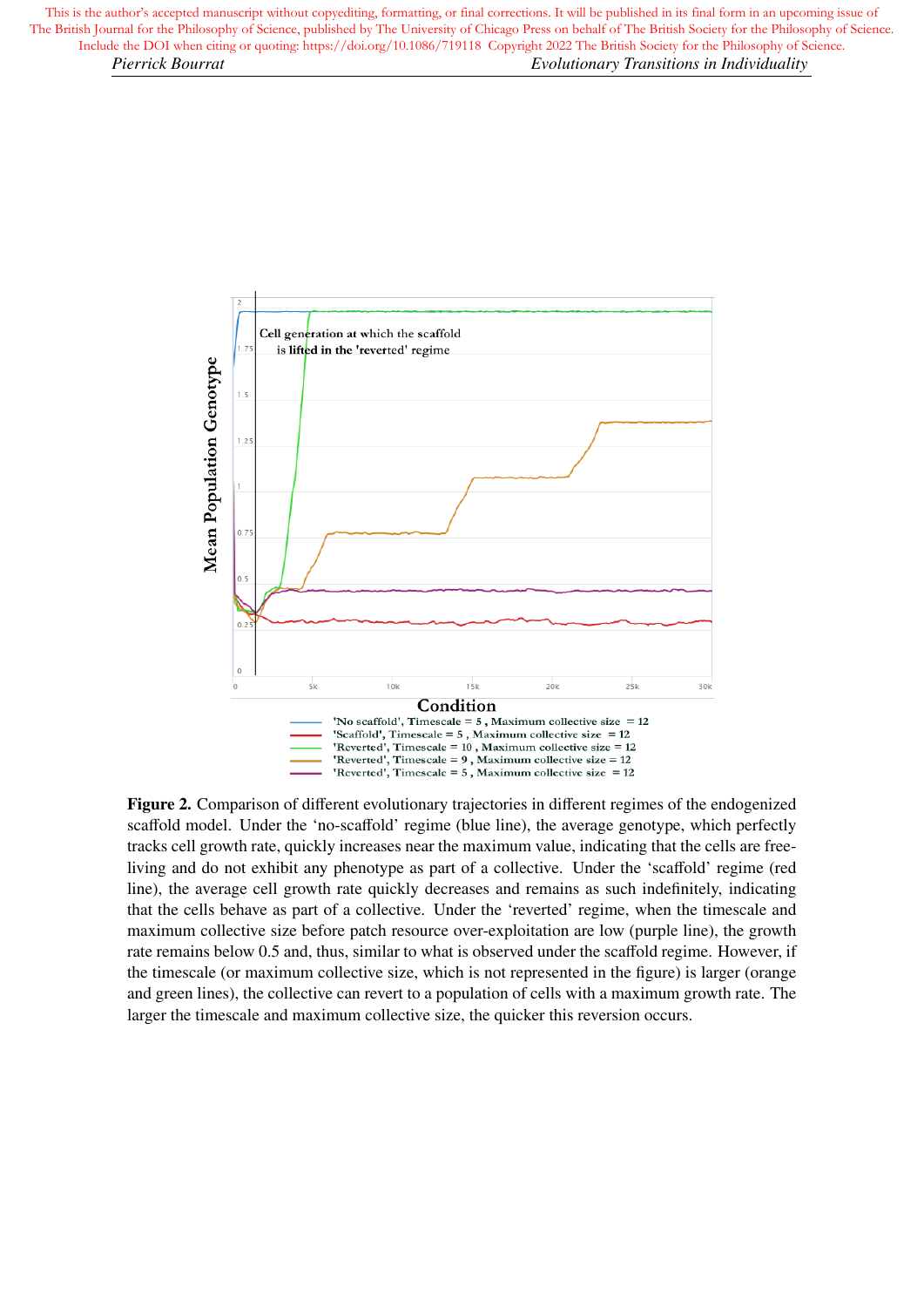

Figure 3. Heatmaps showing the average genotype (which tracks growth rate, stickiness, and capacity to produce propagules over timescale *<sup>T</sup>*) over the 500 last cell generations out of 30, 000 with 'maximum collective size' before patch resource over-exploitation varied from four to twenty cells (with increments of two cells) on the *x*-axis and 'timescale for propagule production' varied from  $T = 3$  to  $T = 10$  on the *y*-axis. (a), (b), and (c) correspond to the 'no scaffold', 'scaffold', and 'reverted' (that is, scaffold and then no scaffold) conditions, respectively. White cells indicate that the set of conditions are not viable (the population always collapses before the end of the run).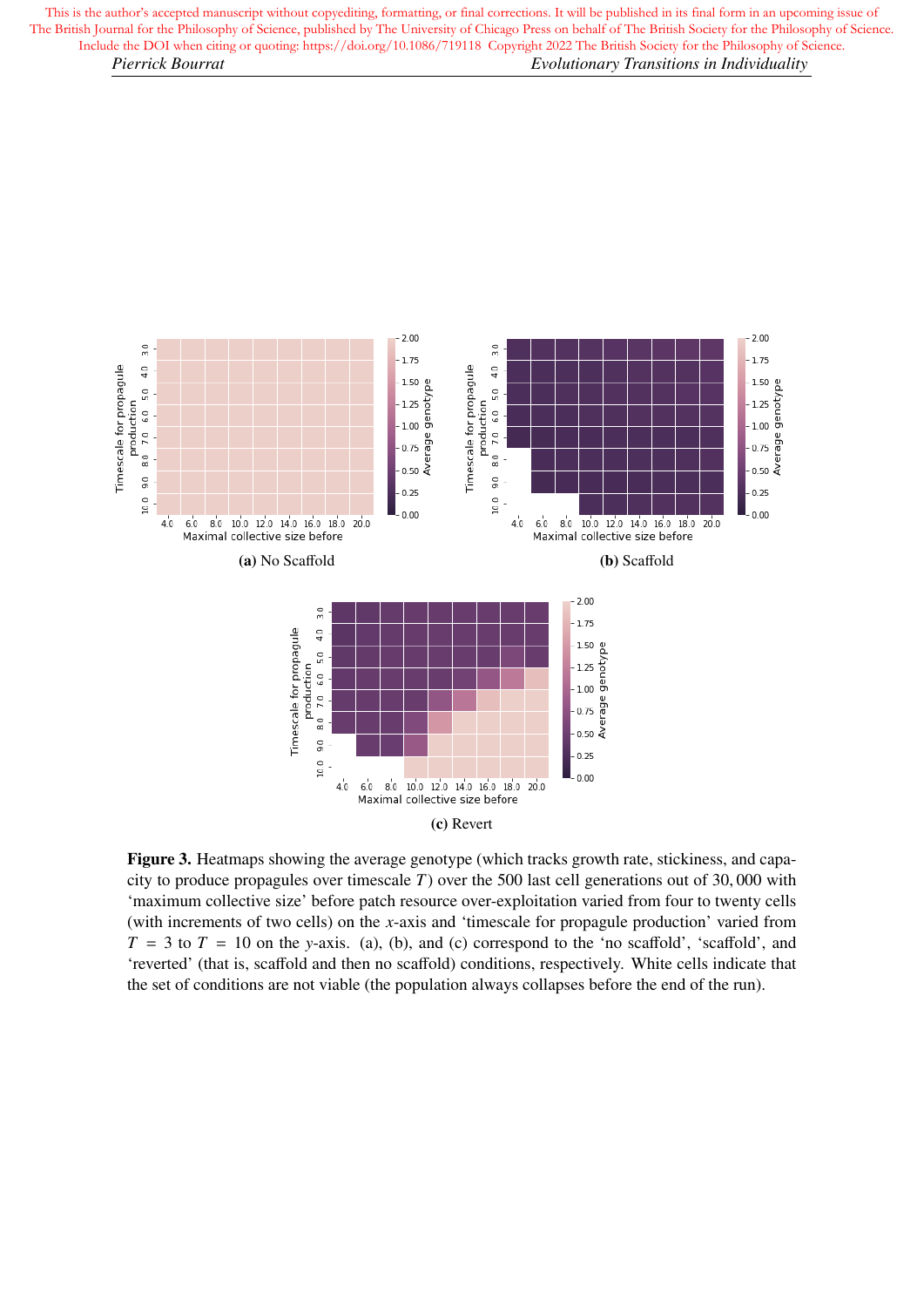# 6.2 Evolution with scaffold

Under the scaffold regime, the result is predominantly invariable; however, things look very different compared to the no-scaffold regime. The cells, with an initial average growth rate of 1, quickly reach a low growth rate in most conditions and remain at this growth rate throughout the run (below 0.3), as can be observed in Figure 2 (red line). This result is also observed at most timescales (from  $T = 3$  to  $T = 10$ ) and for every maximum collective size (from  $S = 4$  to  $S = 20$ ). Figure 3b displays the average genotype over the last 500 cell generations of a mean run for each timescale and maximum collective size. As can be observed, most growth rates (tracked by genotype) for the scaffold regime are lower than 0.3. Conditions where the cell colour of the heatmap is white indicates that these conditions are not viable. This occurs when the timescale for propagule production is over eight cell generations and the maximum collective size before patch resource over-exploitation is smaller than ten cells. It can be explained as follows: If the timescales over which propagule production can occur is longer than the time it takes for the collective to reach the maximum size and over-exploit the resources, the cells of the collective die before they can produce a successful propagule. The smaller the maximum collective size, the higher the likelihood this will occur.

These results indicate that the imposition of an ecological scaffold in which cells cannot invade another patch, except every *T* generation if they have a certain size, selects for sticky cells that can be regarded as initiating an ETI. This is broadly consistent with the results we obtained in (Black et al. [2020])—the imposition of a scaffold leads to Darwinian-like entities.

# 6.3 Removing the scaffold

Finally, moving on to the reverted regime (with which I am mostly concerned here), we observe that, in some conditions, once the scaffold is removed, cell growth recovers the value that it would have had without the scaffold (see Figure 2, green line). However, under other conditions, it remains at a low value despite the lack of a scaffold (see Figure 2, purple line). Finally, for the same reasons as those provided for the scaffold regime, some conditions are not viable. Figure 3c shows that whether the growth rate reverses to that observed under the no-scaffold regime outcomes depends on both the timescale *T* at which propagule production can occur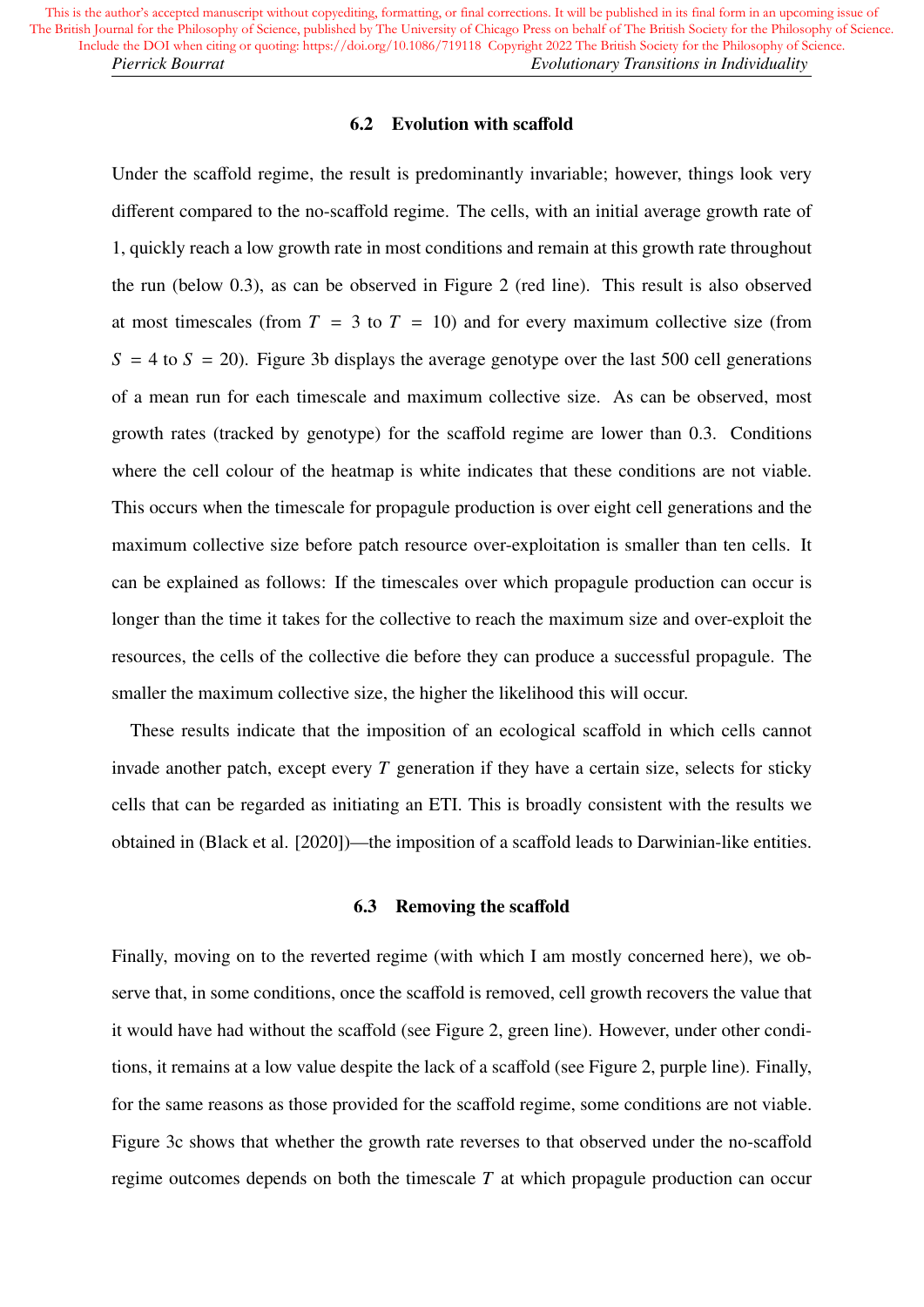and the maximum collective size before patch resource over-exploitation. If *T* is not too long and the maximum collective size is not too large, the cell growth rate does not increase past 0.<sup>5</sup> after the scaffold is removed. These values are slightly higher than in the values obtained under the scaffold regime—but well below the values obtained under the no-scaffold regime—and are due to the fact that collectives can only produce a propagule if they contain cells with a growth rate below 0.5. In situations where the growth rate reverts to the level of that observed under the no-scaffold regime, it takes more time to reach this level when *T* is smaller and *S* is large. This point is illustrated by comparing the orange and green lines in Figure 2, which correspond to conditions under the reverted regime with  $T = 9$  and  $T = 10$ , respectively (in both cases,  $S = 12$  is twelve). As can be seen, it would take more than 30,000 generations for a condition where  $T = 9$  and  $S = 12$  (orange line) to recover the growth rate observed under the no-scaffold regime (blue line).

The results obtained under the reverted regime can be explained as follows: In some cases, when a population is composed of cells with a low growth rate, even in the absence of ecological constraints on between-patch migration (no scaffold), the long-term probability of having more descendants for those cells than competitors is higher by producing a propagule over *T* (which involves staying on the patch as part of the collective) than by reproducing individually over *t*. Of course, if the growth rate of the cells magically became higher (and, thus, less sticky), they would easily invade the population, as under the no-scaffold regime. However, reaching this phenotypic state is prevented by the cost of mutating—and as a result of over-exploiting the patch—that is imposed on those cells. In other cases, when *T* or *S* is large, the long-term benefit of reproducing as part of a collective via a propagule over *T* becomes lower than that of reproducing individually because the cost of over-exploitation becomes lower or the chance to produce as part of a collective becomes less frequent. From then on, the dynamics revert to the no-scaffold regime. The model and analysis provided here are preliminary; further work should confirm these results using analytical methods or more sophisticated simulations.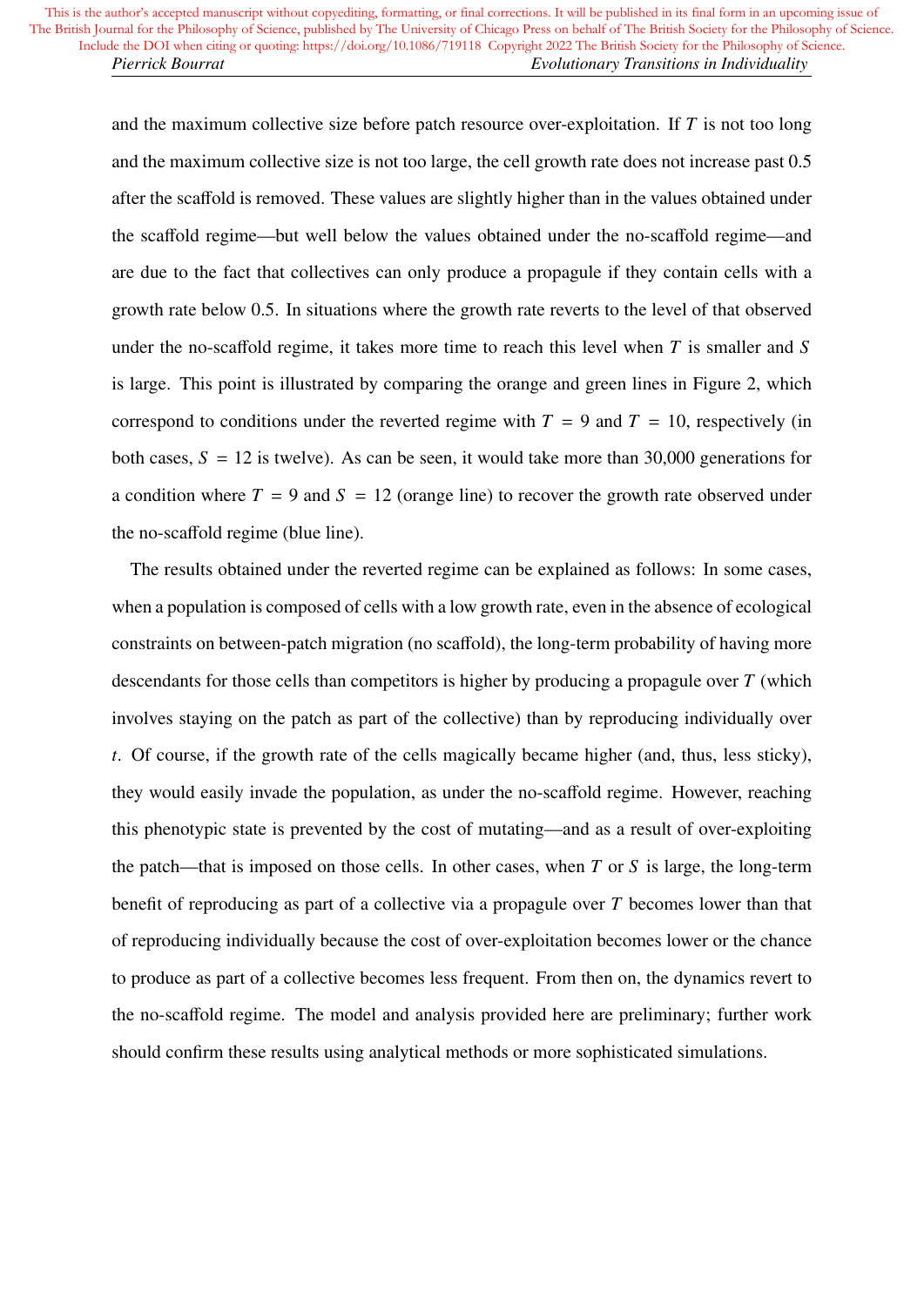# 7 Discussion

The results obtained under the reverted regime highlight the significance of the interaction between the environment and the internal properties of the entities forming a population during ETIs. Starting from a setting where cells are interacting with the environment (patches) and have the potential to grow fast, they can evolve properties that make them behave as part of a collective. In some cases, the net long-term reward is higher for staying as part of a collective and having a chance to produce a propagule than the benefit of growing fast and invading other patches in the short term as single cells. The mutations leading to a higher growth rate, despite seemingly creating a short-term advantage, can nevertheless imply a lower growth rate in the long term. Once the scaffold is lifted, because dispersion and growth rate are coupled, similar constraints can nevertheless apply—while there are no external boundaries preventing the cells from moving to another patch beyond niche availability, they do not necessarily evolve the capacity to do so. This is because it would imply growing faster and, under some conditions, condemning the patch to be over-exploited before the cell or its descendants can invade another patch.

Using a proof of principle approach, my model begins with a population where collectives exhibit Darwinian-like properties, and shows that the possibility of endogenizing those to become genuine Darwinian properties (assuming a small number of extra assumptions) exists. To my knowledge, the transition from Darwinian-like to Darwinian properties has been underexplored in the literature. One exception comes from Libby et al. ([2016]). They present a model for ETIs where organisms can be in two different environments. One environment favours unicellularity while the other favours multicellularity. They show that the longer a population of organisms remains in the environment favouring multicellularity and can accumulate beneficial mutations for the collective in this environment, the longer it takes for these collectives to revert back to a unicellular phenotype once the collectives are then placed in the environment favouring unicellularity.<sup>9</sup> They call this process 'ratcheting' (see also Libby and Ratcliff [2014]). They then consider a second type of ratcheting where mutations alter the probability of switching from a unicellular to multicellular state. Finally, they combine

<sup>&</sup>lt;sup>9</sup> In actuality, they only model cells, not collectives of cells, but this need not concern us here.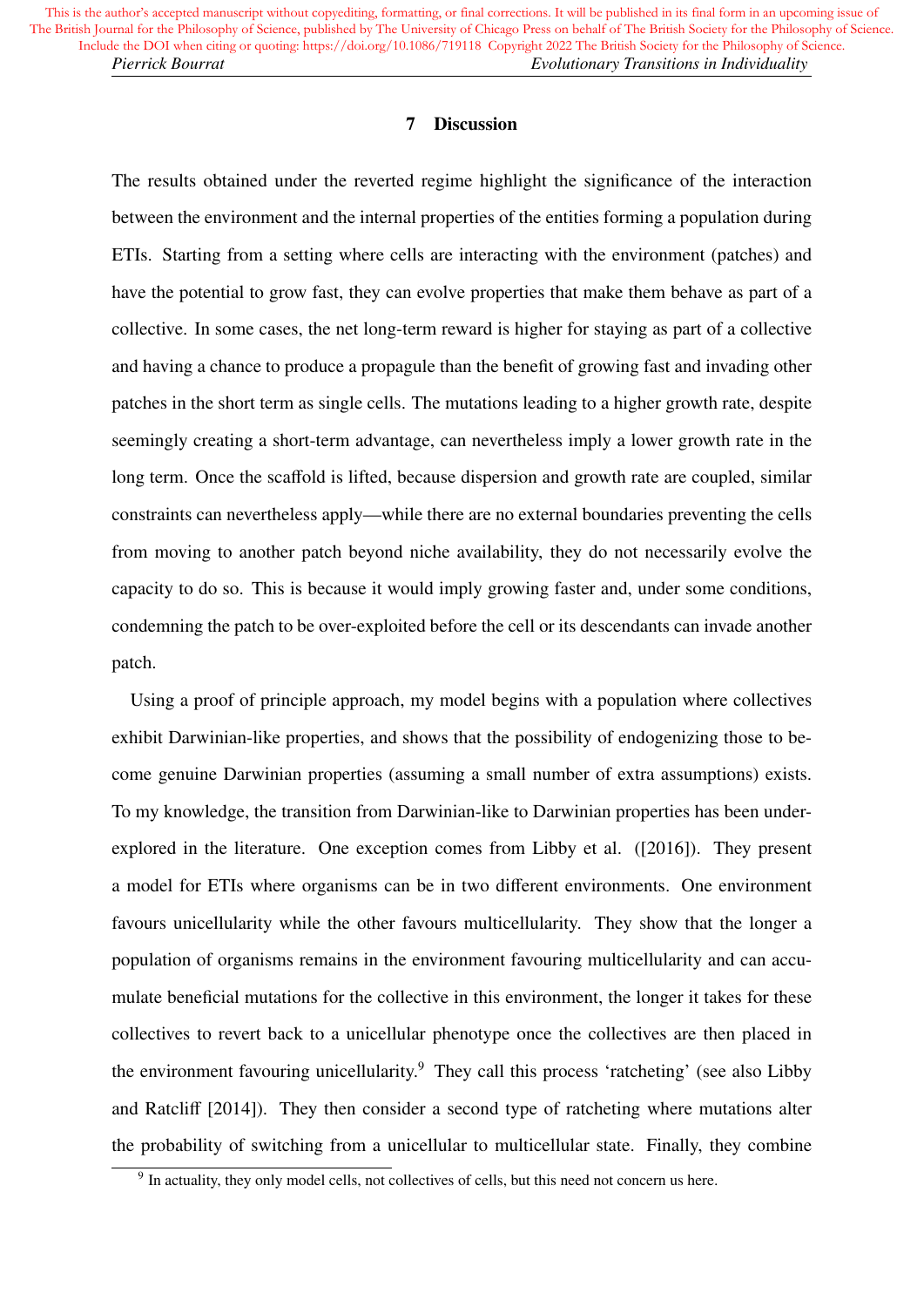the two types of ratcheting to show that both types of ratcheting, once combined, can work synergistically.

Libby et al.'s ([2016]) model bears some resemblance to the model presented here in that it addresses the problem of reversion to unicellularity. However, I argue that it is less ecologically driven since population structure is temporal only in their model. Conversely, in my model, it is also spatial, which takes into consideration that collectives are spatially bounded entities. Second, their model does not demonstrate an irreversible transition to multicellularity within the scope of the parameters used. Switching between the multicellularity-favouring environment and the unicellularity-favouring environment can be regarded as similar to lifting the scaffold in my model. However, when this occurs in their model, the result (in both types of ratcheting scenario) is ultimately a switch back to unicellularity and, thus, a loss of Darwinian-like properties at the collective level. In contrast, there are indications (although this would require further investigation) that in my model, the Darwinian-like properties are transformed into Darwinian properties because the collective-level properties can be retained indefinitely in an otherwise unicellularity-favouring environment (no-scaffold regime) due to pleiotropic effects. To be clear, the goal here is not to criticize Libby et al.'s ([2016]) model, but rather to show that there potentially exists a multitude of roads towards the transition from Darwinian-like to Darwinian collective properties.

Following the experimental work by Hammerschmidt et al. ([2014]), I have proposed that the production of collective-level properties manifesting in a lower (short-term) growth rate and higher stickiness at the cell level could manifest biologically in the production of a glue that is costly to produce or an incomplete cell division, respectively. However, these two cell phenotypes should not be regarded as exhaustive for the production of Darwinian-like and Darwinian collective-level properties. For instance, in (Black et al. [2020]), we proposed that one way cell short-term growth rate is lowered is by the production of cells that do not have direct descendants (that is, effectively, somatic cells). In situations where resource over-exploitation leads to collective death before any opportunity to disperse to other patches, everything else being equal, the existence of such cells is beneficial in the long term. There is a myriad of mechanisms that could produce a reduced cell growth (up to the point where cells do not reproduce)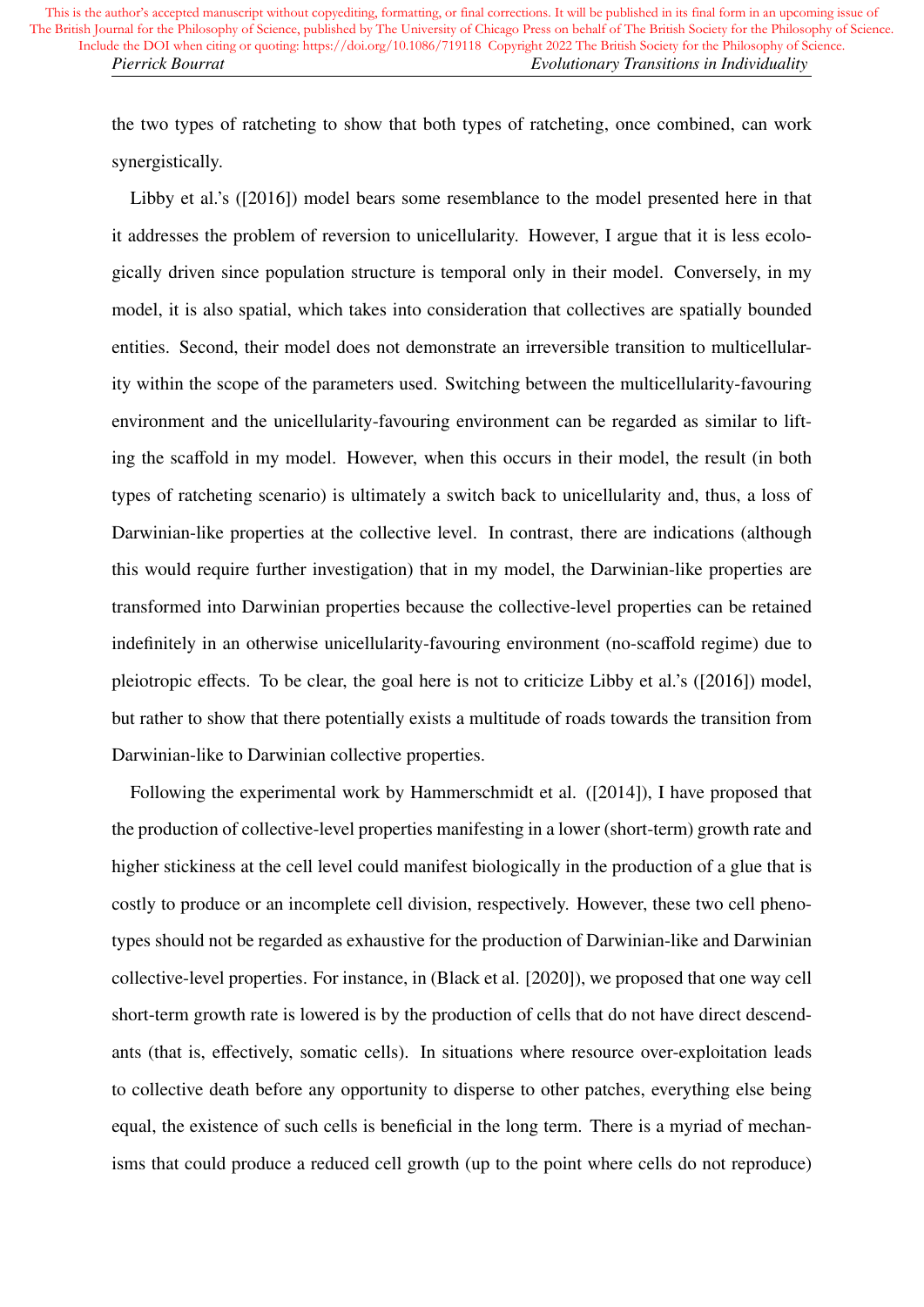associated with long-term benefits.

To give a further example, 'stickiness' in the model presented here could be replaced with 'defence of the patch' since a patch containing a high number of cells with a low growth rate is more difficult to invade than a patch where the growth rate is higher—recall that this is because the resident cells exhibit a pleiotropic phenotype that renders patch invasion more difficult. A classic, albeit much more complex, example of this phenomenon is the evolution of an immune system in some multicellular organisms, with some cells specialized in the recognition and elimination of entities that are sufficiently different from the resident cells.<sup>10</sup> Another example, during the transition from multicellularity to eusocial colonies, is the emergence of individuals that defend the colony against foreign intruders. Thus, we see that the abstractness of the endogenization model could, with slight modifications, accommodate a variety of evolutionary scenarios at different levels and be empirically tractable.

One further strength of my approach is that it connects with well-established evolutionary frameworks, particularly kin selection and niche construction. Classical models of kin selection often only assume intra-generational social effects from actors to recipients. In situations of limited dispersion, the inclusive fitness of an entity must also take into consideration the competition for resources between entities of same type living in close proximity—in a large, well-mixed population, this phenomenon does not exist (Bourke [2011], pp. 48–49). This can lead to situations where the benefits provided to relatives by altruism are outweighed by the resulting competition between relatives. Lehmann ([2007]; see also Lehmann [2008]) proposed a formal model where the addition of inter-generational (post-humous) effects can facilitate the evolution of altruistic traits in situations of limited dispersion. Post-humous effects are effects occurring after the death of an entity and, consequently, affecting its descendants. While Lehmann's model is framed within the kin selection framework and, thus, does not address the evolution of collective-level properties per se, it relies on the infinite island model proposed by Wright ([1931]). In this model, an infinite population of alleles is subdivided into groups of finite and equal sizes that can exchange at random a certain proportion of alleles at each generation. The endogenization of scaffolded properties model presented here, particularly under

<sup>&</sup>lt;sup>10</sup> For a philosophical analysis of the relationship between immunity and biological individuality, see (Pradeu [2012]).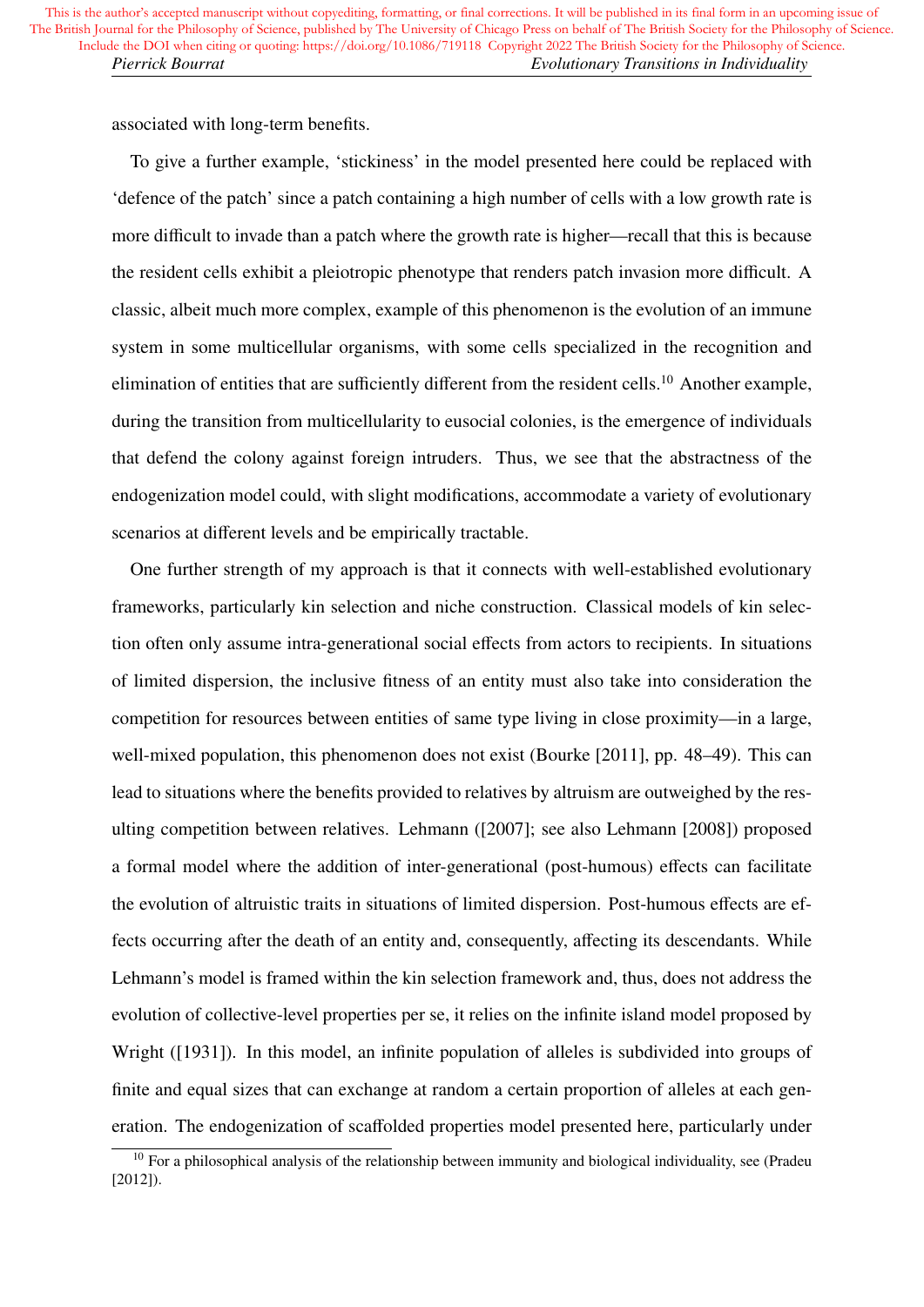the no scaffold regime, although more mechanistic and ecological, shares a number of essential features with the infinite island model. In both the model we presented in (Black et al. [2020]) and the endogenization model presented here, the way a lower growth rate can evolve is through the existence of post-humous beneficial effects, which is compatible with the results from Lehmann's model. Indeed, in both models, the over-exploitation of resources on a patch, which can be selected against in the long run, results from the cumulative effects of cells consuming resources at a high rate over several generations.

The idea that post-humous effects can be selected for or selected against connects with the literature on niche construction, as emphasized by Lehmann. Niche construction theorists have proposed that niche construction is a process by which organisms—or, more generally, entities—in a generation modify their environment in such a way that it impacts the future success of their descendants (Lewontin [1983]; Odling-Smee et al. [2003]; Scott-Phillips et al. [2014]; Laland et al. [2016]; Tanaka et al. [2020]). Negative niche construction corresponds to effects that cause the maladaptation of future generations to their environment (for example, polluting the environment). In contrast, positive niche construction corresponds to effects that increase the evolutionary success of subsequent generations. Accordingly, resource over-exploitation can be conceptualized as a form of 'negative' niche construction, while a lower rate of exploitation can be regarded as a form of 'positive' niche construction.

While the exploitation of resources at different rates can be examined from the lens of niche construction, this is not where the main interest of this framework lies with respect to the endogenization of scaffolded properties. Rather, to understand the relevance of niche construction, consider a modified version of the endogenization model presented in Section 5. Suppose now that instead of the scaffold being purely exogeneously imposed, the cells produce a phenotype that becomes part of their environment,<sup>11</sup> persists over multiple cell generations, and creates the scaffold for the endogenization of collective level properties. We could imagine, for instance, that dead cells or waste products form a barrier surrounding a patch, limiting the growth of cells inside this patch and preventing the cells of other patches from entering. This case of negative niche construction (initially) could cause the emergence, over time, of selection pressures

<sup>&</sup>lt;sup>11</sup> In the most up-to-date version of the gene selectionist framework (see Haig [2012]; Lu and Bourrat [2018]; Ågren [2021]), this part of the environment, from the perspective of a replicator, is simply an extended phenotype.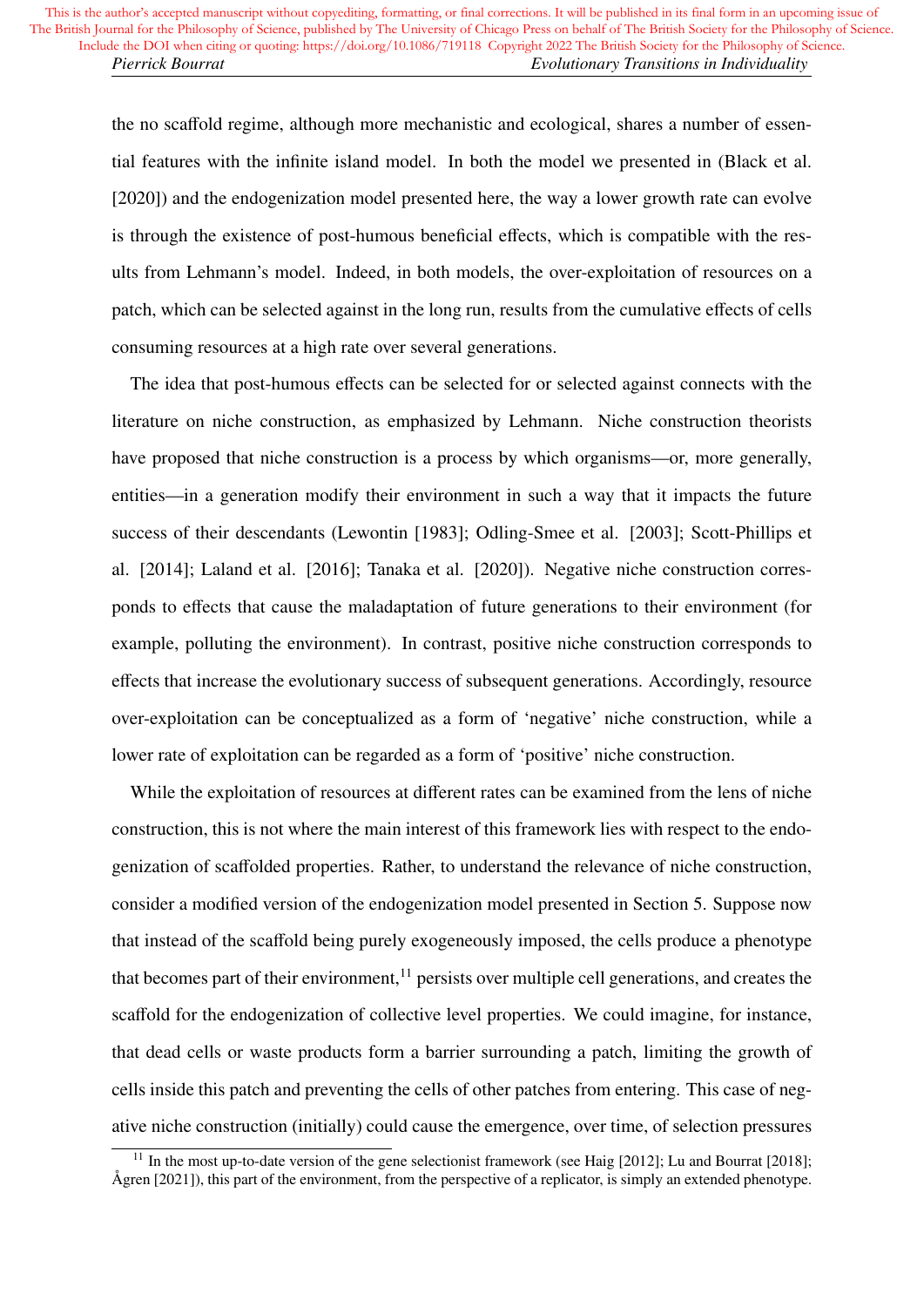equivalent to those of the ecological scaffolding model, but initiated by the lower level entities themselves. Initially, the accumulation of this product would be detrimental to the cells living on the patch since it would, ultimately, condemn them. However, it could also prompt the emergence, via mutation, of new phenotypes promoting long-term dispersion between patches and the evolution of policing mechanisms, both of which never would have had the opportunity to evolve in conditions where cells are free living (no scaffold regime). We could further imagine that this part of the environment becomes an integral part of the collective in the same way the extracellular matrix of multicellular organisms or the shell of molluscs—which has been literally internalized during evolution in some cephalopods (for details, see Kröger et al. [2011])—are considered integral parts of those organisms. In sum, a niche construction perspective is both compatible with the endogenization model presented in Section 5 and permits a more subtle explanation than one that regards the distinction between the internalist and the externalist modes of explanation I distinguished in Section 3 as referring to mutually exclusive categories.<sup>12</sup>

Before concluding, I should say a few words about the extent to which the Darwinian properties evolved under the reverted regime can be regarded as genuine Darwinian properties. I argued in Section 2 that for Lewontin's three conditions to correspond to Darwinian properties, they should be resilient to perturbation. A natural question arising from this remark is how much change is sufficient for the properties to be considered fully Darwinian rather than Darwinian-like. This type of question leads us into the territory of vagueness and sorites paradoxes (see Sorensen [2018]), which accept no definite answer. Even metazoans like us, which are regarded as paradigmatic examples of multicellular organisms, can potentially revert to more primitive forms of multicellularity or even unicellular organisms. Indeed, this is one hypothesis to explain the existence of cancer (Davies and Lineweaver [2011]; Vincent [2012]; Trigos et al. [2017]). For a broader context, see (Plutynski [2019]). It is well known that some types of cancer can be induced by changes in the environment, such as cancer induced by radiation (Shah et al. [2012]). However, there is also evidence that a cancerous cell can be 'normalized' (that is, made non-cancerous) when put in healthy tissue (Soto and Sonnenschein

 $12$  In addition to internalist and externalist explanations, Godfrey-Smith ([1996]) calls constructive explanations those explanations that explain external properties by invoking the activities of the objects under study.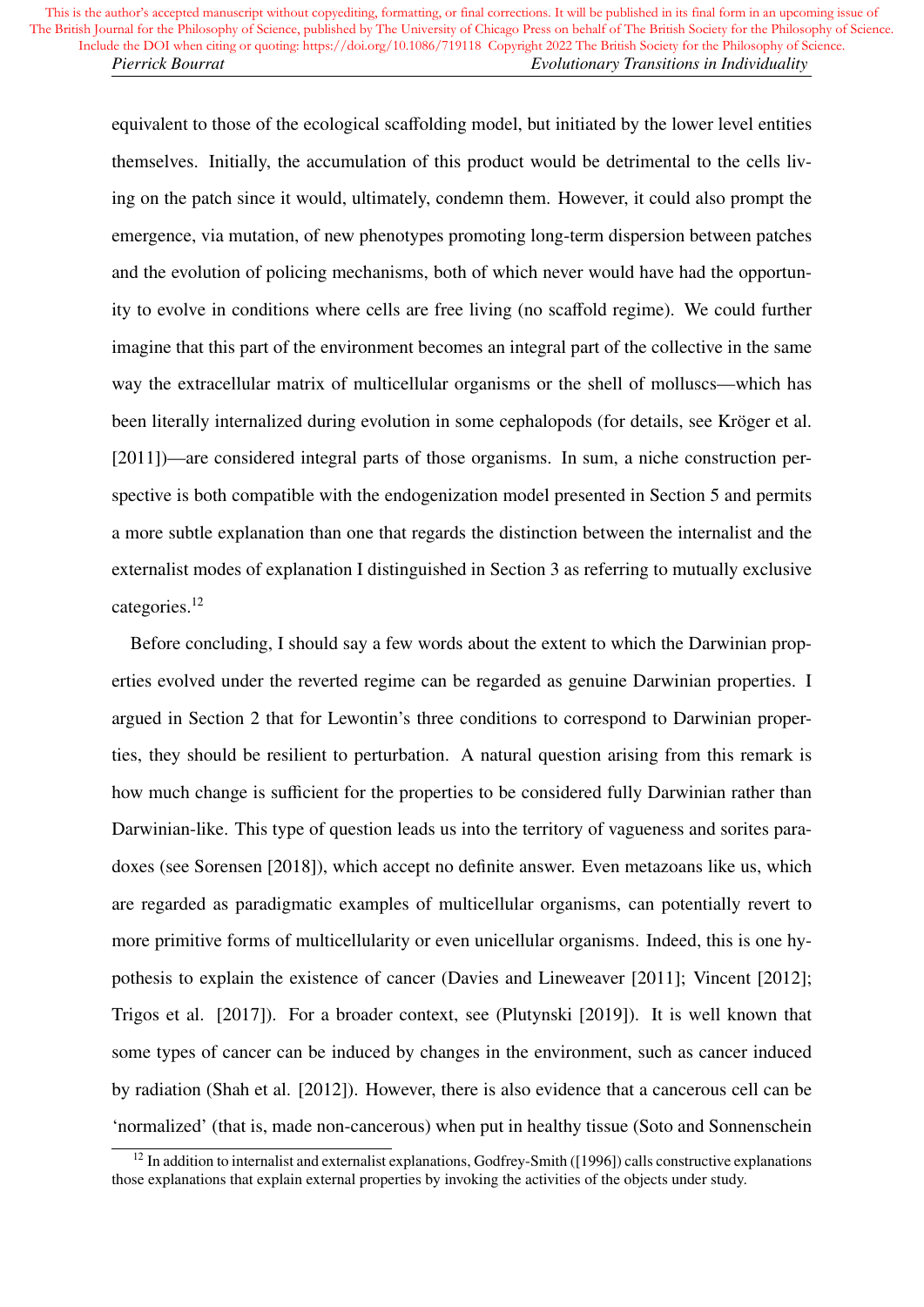[2011]). This points towards the view that considering genuine Darwinian properties as properties that would be resilient to all possible perturbations sets too high a bar.

Regarding the model presented in Section 5, that collectives do not revert to particles while they would have had there been no scaffolding initially is clearly a step towards making these evolved collectives Darwinian individuals in their own right. However, some classes of environmental changes would cause reversion to the unicellular state. Such would be the case, for instance, if a new high-growth mutant was produced in a single mutation (this can be observed in the NetLogo version of the model provided as supplementary material).<sup>13</sup> Such a new mutant cell would be part of the environment of other cells and would cause the demise of collectives. It is at this point that policing mechanisms—that is, mechanisms eliminating variation within collectives as proposed by Clarke—could render collectives more resilient to perturbation. Policing mechanisms prevent what Sober and Wilson ([1998]) have called 'subversion from within'.<sup>14</sup> The evolution of such mechanisms has not been the focus of this article, but studying their evolution is a natural extension of this work. Finally, note that resilience to changes in the environment could be obtained if collectives produce changes in the environment that render the environment inhospitable for single cells or give an advantage to patches that contain cells with a low growth rate, which leads us back to the potential role of niche construction in ETIs.

#### 8 Conclusion

In this article, I proposed a model of ETIs: the evolution of Darwinian properties at a new level of organization. I showed that a population of particles can evolve more fully Darwinian properties from the existence of an ecological scaffold and a genotype with pleiotropic effects. An ecological scaffold permits the evolution of Darwinian-like properties at the collective level, while the existence of pleiotropic effects on dispersion over short and long timescales as well as growth rate, causes the endogenization of the scaffold and, consequently, the evolution of more fully Darwinian properties at the collective level. Thus, it fosters the evolution of collective-

<sup>&</sup>lt;sup>13</sup> Recall that in the model, I have assumed that mutations are small. Consequently, there is no possibility that a high-growth mutant would be produced in a single or a few cell generations from a low-growth variant.

<sup>&</sup>lt;sup>14</sup> Some attribute this term to Dawkins. While Dawkins's ([1976], p. 72) idea is the same, he uses the more agential term 'treachery from within'.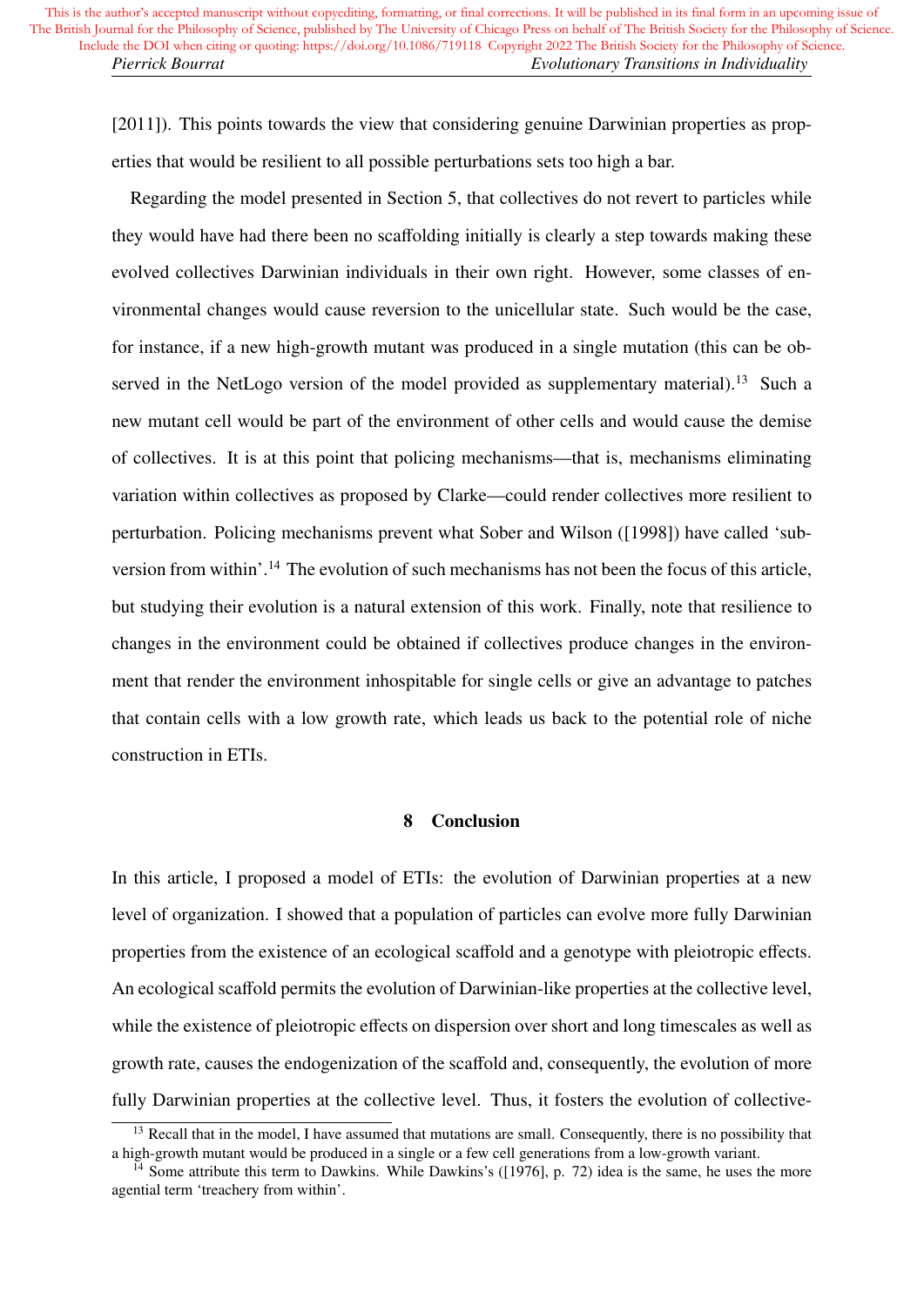level properties that are insensitive to mutations that would otherwise lead to their demise. This result is significant in that it extends the ecological scaffolding model, making it a more likely scenario for the origins of ETIs, and provides new ways to explore the origins of multicellularity beyond those previously envisaged.

# Acknowledgements

I would like to thank the members of the Theory and Method in Biosciences group both at the University of Sydney and Macquarie University for comments on a previous draft. In particular, I thank Guilhem Doulcier for his comments related to modelling. I am also thankful to Andrew Black, Ellen Clarke, Cody Nitschke, and Paul Rainey for discussions on the topic of this article. I gratefully acknowledge the financial support of the John Templeton Foundation (grant no. 62220). The opinions expressed in this article are those of the authors and not those of the John Templeton Foundation. I am the recipient of an Australian Research Council Discovery Early Career Research Award (Grant ID: DE210100303) funded by the Australian government.

> *Department of Philosophy Macquarie University North Ryde, NSW, Australia* and *Department of Philosophy* & *Charles Perkins Centre University of Sydney Sydney, NSW, Australia p.bourrat@gmail.com*

# References

Ågren, J. A. [2021]: *The Gene's-Eye View of Evolution*, Oxford: Oxford University Press.

Abrams, M. [2012]: 'Measured, Modeled, and Causal Conceptions of Fitness', *Frontiers in Genetics*, 3, p. 196.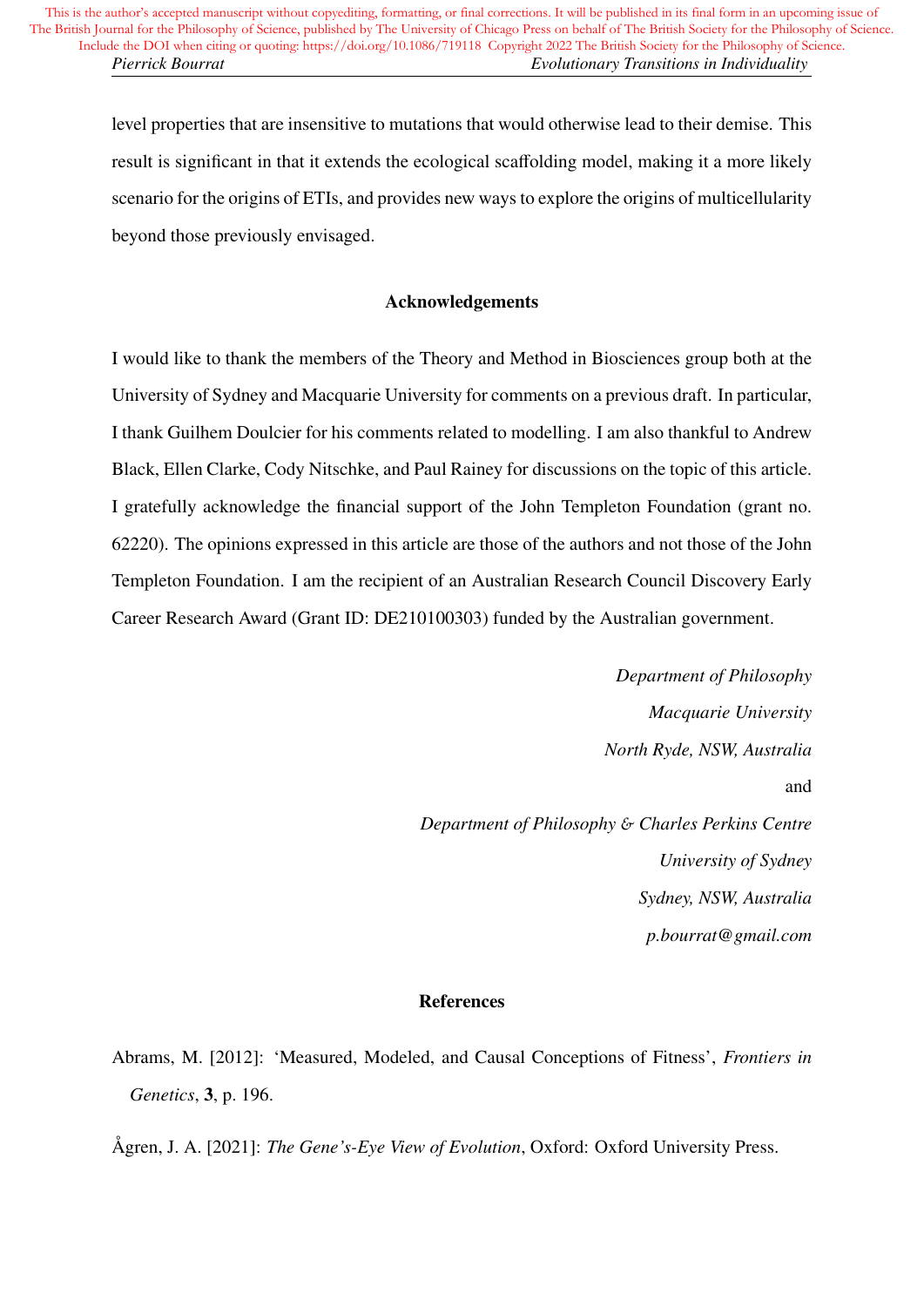Black, A. J., Bourrat, P. and Rainey, P. B. [2020]: 'Ecological Scaffolding and the Evolution of Individuality', *Nature Ecology and Evolution*, 4, pp. 426–36.

Bourke, A. F. [2011]: *Principles of Social Evolution*, Oxford: Oxford University Press.

- Bourrat, P. [2014]: 'From Survivors to Replicators: Evolution by Natural Selection Revisited', *Biology and Philosophy*, 29, pp. 517–38.
- Bourrat, P. [2015a]: 'Levels of Selection Are Artefacts of Different Fitness Temporal Measures', *Ratio*, 28, pp. 40–50.
- Bourrat, P. [2015b]: 'Levels, Time, and Fitness in Evolutionary Transitions in Individuality', *Philosophy and Theory in Biology*, 7.
- Bourrat, P. [2019]: 'Evolutionary Transitions in Heritability and Individuality', *Theory in Biosciences*, 138, pp. 305–23.
- Bourrat, P. [2021a]: *Facts, Conventions, and the Levels of Selection*, Cambridge: Cambridge University Press.
- Bourrat, P. [2021b]: 'Transitions in Evolution: A Formal Analysis', *Synthese*, 198, pp. 3699– 731.
- Bourrat, P., Doulcier, G., Rose, C. J., Rainey, P. B. and Hammerschmidt, K. [unpublished]: 'Beyond Fitness Decoupling: Tradeoff-Breaking during Evolutionary Transitions in Individuality', available at <www.biorxiv.org/content/10.1101/2021.09.01.458526v1.full>.
- Bourrat, P. and Griffiths, P. E. [2018]: 'Multispecies Individuals', *History and Philosophy of the Life Sciences*, 40, available at <doi.org/10.1007/s40656-018-0194-1>.
- Calcott, B. and Sterelny, K. [2011]: *The Major Transitions in Evolution Revisited*, Cambridge, MA: MIT Press.
- Caporael, L. R., Griesemer, J. R., Wimsatt, W. C., Müller, G. B., Schäfer, K. and Pradeu, T. [2013]: *Developing Sca*ff*olds in Evolution, Culture, and Cognition*, Cambridge, MA: MIT Press.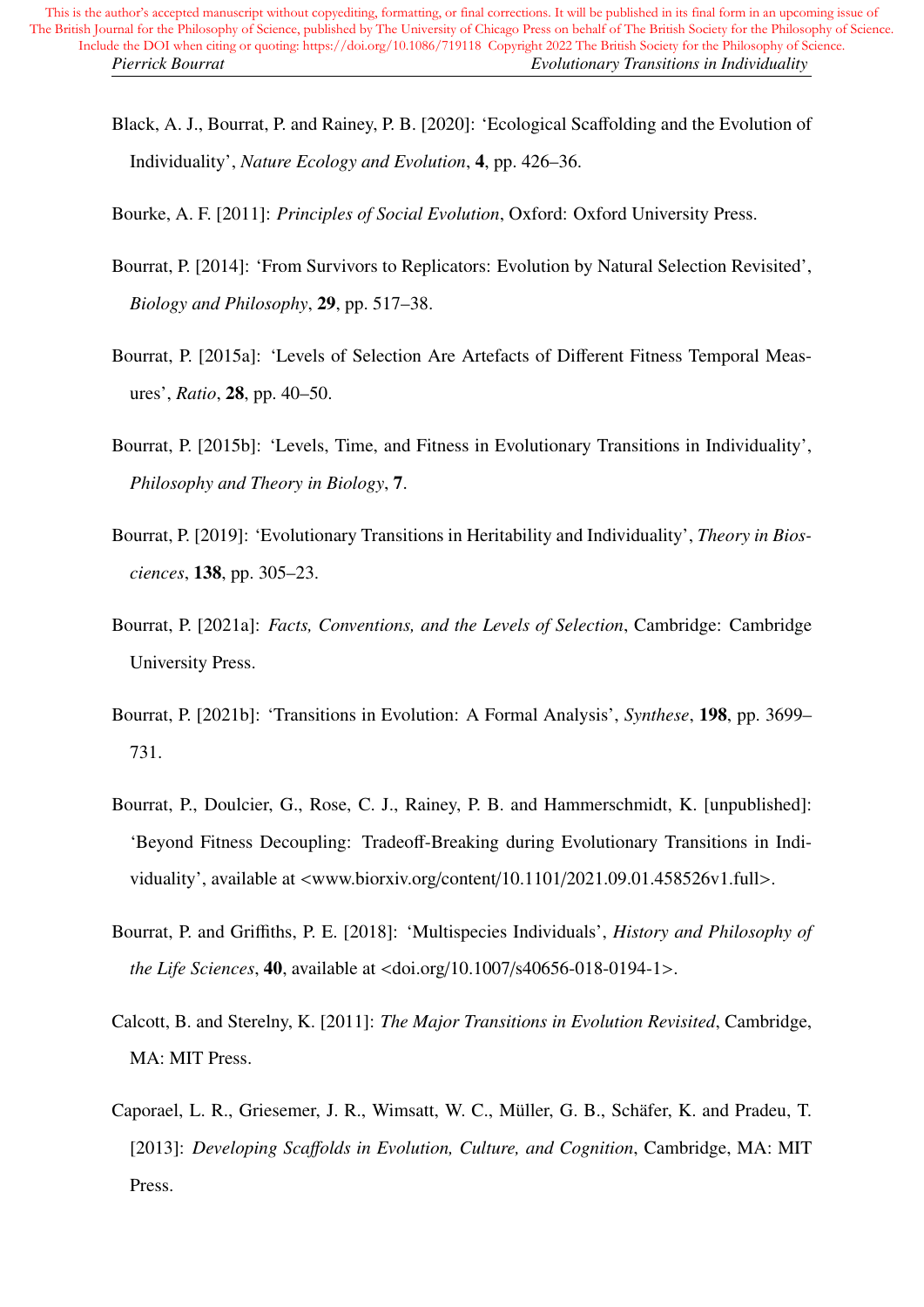Clarke, E. [2010]: 'The Problem of Biological Individuality', *Biological Theory*, 5, pp. 312–25.

- Clarke, E. [2013]: 'The Multiple Realizability of Biological Individuals', *The Journal of Philosophy*, 110, pp. 413–35.
- Clarke, E. [2014]: 'Origins of Evolutionary Transitions', *Journal of Biosciences*, 39, pp. 303– 17.
- Clarke, E. [2016a]: 'A Levels-of-Selection Approach to Evolutionary Individuality', *Biology and Philosophy*, 31, pp. 893–911.
- Clarke, E. [2016b]: 'Levels of Selection in Biofilms: Multispecies Biofilms Are Not Evolutionary Individuals', *Biology and Philosophy*, 31, pp. 191–212.
- Damuth, J. and Heisler, I. L. [1988]: 'Alternative Formulations of Multilevel Selection', *Biology and Philosophy*, 3, pp. 407–30.
- Davies, P. and Lineweaver, C. H. [2011]: 'Cancer Tumors as Metazoa 1.0: Tapping Genes of Ancient Ancestors', *Physical Biology*, 8, p. 015001.
- Dawkins, R. [1976]: *The Selfish Gene*, Oxford: Oxford University Press.
- De Monte, S. and Rainey, P. B. [2014]: 'Nascent Multicellular Life and the Emergence of Individuality', *Journal of Biosciences*, 39, pp. 237–48.
- DiFrisco, J. [2019]: 'Kinds of Biological Individuals: Sortals, Projectibility, and Selection', *British Journal for the Philosophy of Science*, 70, pp. 845–75.
- Doulcier, G., Hammerschmidt, K. and Bourrat, P. [unpublished]: 'Division of Labor and Fitness Decoupling in Evolutionary Transitions in Individuality', available at <www.biorxiv.org/content/10.1101/2020.10.23.352948v1.full>.
- Doulcier, G., Lambert, A., De Monte, S. and Rainey, P. B. [2020]: 'Eco-evolutionary Dynamics of Nested Darwinian Populations and the Emergence of Community-Level Heredity', *eLife*, 9, available at <doi.org/10.7554/eLife.53433>.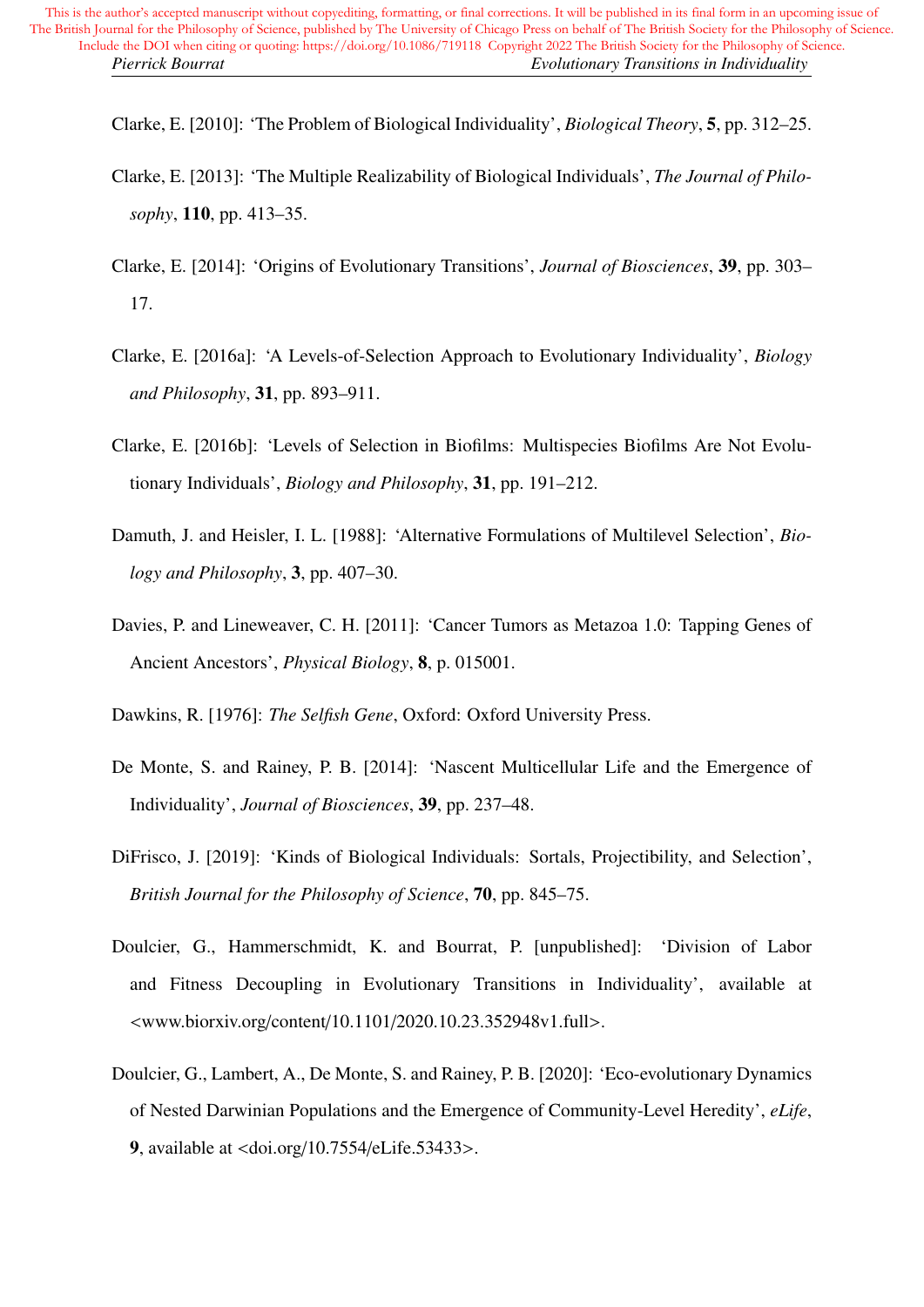- Garson, J. [2019]: *What Biological Functions Are and Why They Matter*, Cambridge: Cambridge University Press.
- Glymour, B. [2017]: 'Cross-Unit Causation and the Identity of Groups', *Philosophy of Science*, 84, pp. 717–36.
- Godfrey-Smith, P. [1996]: *Complexity and the Function of Mind in Nature*, Cambridge: Cambridge University Press.
- Godfrey-Smith, P. [2007]: 'Conditions for Evolution by Natural Selection', *Journal of Philosophy*, 104, p. 489.
- Godfrey-Smith, P. [2009]: 'Abstractions, Idealizations, and Evolutionary Biology', in A. Barberousse, M. Morange and T. Pradeu (*eds*), *Mapping the Future of Biology*, Dordrech: Springer, pp. 47–56.
- Godfrey-Smith, P. [2011]: 'Darwinian Populations and Transitions in Individuality', in B. Calcott and K. Sterelny (*eds*), *The Major Transitions in Evolution Revisited*, Cambridge, MA: MIT Press, pp. 65–81.
- Griesemer, J. R. [2000]: 'The Units of Evolutionary Transition', *Selection*, 1, pp. 67–80.
- Griesemer, J. R. [2005]: 'The Informational Gene and the Substantial Body: On the Generalization of Evolutionary Theory by Abstraction', in M. R. Jones and N. Cartwright (*eds*), *Idealization XII: Correcting the Model—Idealization and Abstraction in the Sciences*, Amsterdam: Rodopi, pp. 59–115.
- Grosberg, R. K. and Strathmann, R. R. [2007]: 'The Evolution of Multicellularity: A Minor Major Transition?', *Annual Review of Ecology, Evolution, and Systematics*, 38, pp. 621–54.
- Guay, A. and Pradeu, T. [2015]: *Individuals across the Sciences*, Oxford: Oxford University Press.
- Haig, D. [2012]: 'The Strategic Gene', *Biology and Philosophy*, 27, pp. 461–79.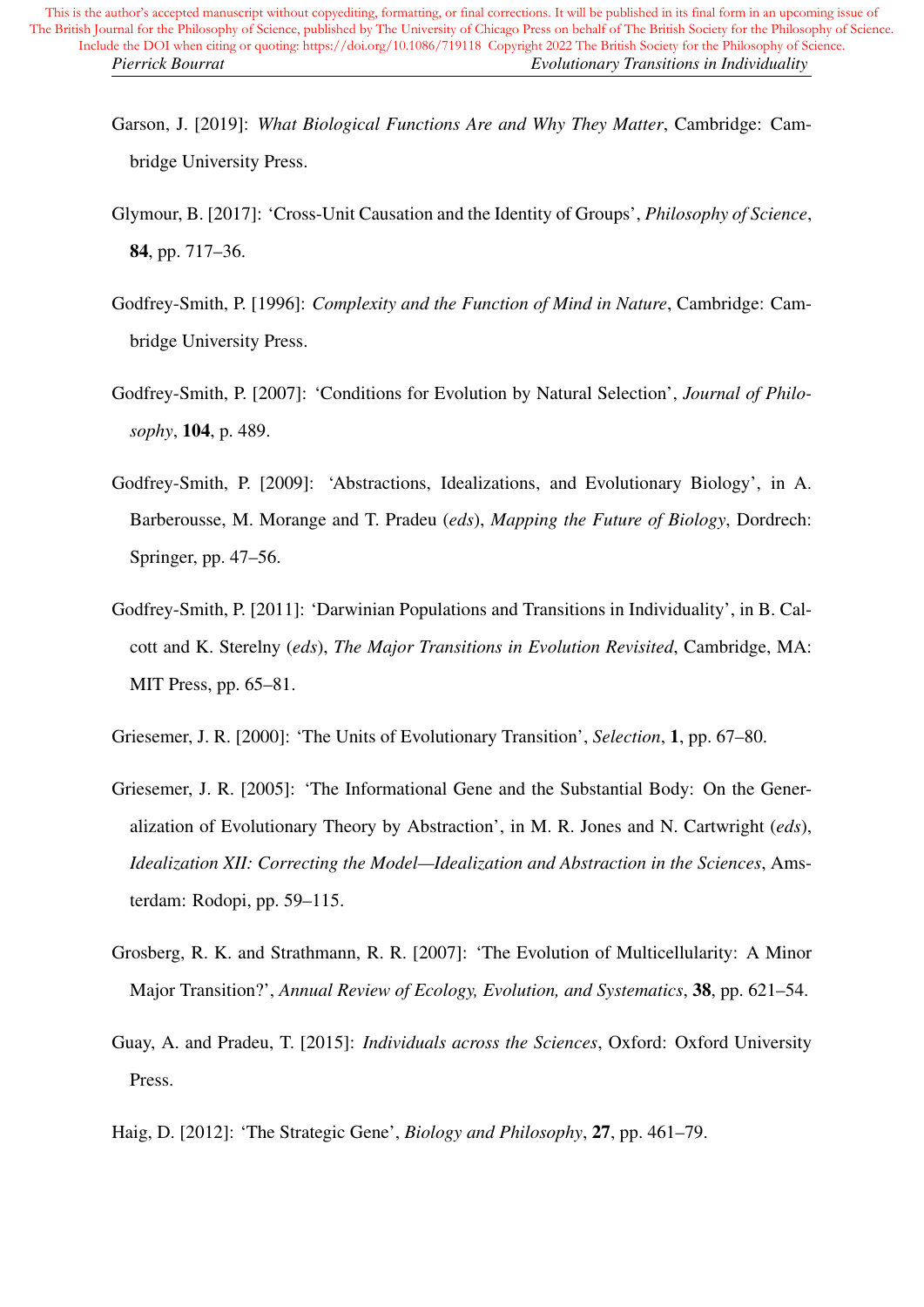- Hammerschmidt, K., Rose, C. J., Kerr, B. and Rainey, P. B. [2014]: 'Life Cycles, Fitness Decoupling, and the Evolution of Multicellularity', *Nature*, 515, pp. 75–79.
- Jablonka, E. and Lamb, M. J. [2006]: 'The Evolution of Information in the Major Transitions', *Journal of Theoretical Biology*, 239, pp. 236–46.
- Kröger, B., Vinther, J. and Fuchs, D. [2011]: 'Cephalopod Origin and Evolution: A Congruent Picture Emerging from Fossils, Development, and Molecules: Extant Cephalopods Are Younger than Previously Realised and Were under Major Selection to Become Agile, Shell-Less Predators', *BioEssays*, 33, pp. 602–13.
- Laland, K., Matthews, B. and Feldman, M. W. [2016]: 'An Introduction to Niche Construction Theory', *Evolutionary Ecology*, 30, pp. 191–202.
- Lehmann, L. [2007]: 'The Evolution of Trans-generational Altruism: Kin Selection Meets Niche Construction', *Journal of Evolutionary Biology*, 20, pp. 181–89.
- Lehmann, L. [2008]: 'The Adaptive Dynamics of Niche Constructing Traits in Spatially Subdivided Populations: Evolving Posthumous Extended Phenotypes', *Evolution*, 62, pp. 549– 66.
- Lewontin, R. C. [1970]: 'The Units of Selection', *Annual Review of Ecology and Systematics*, 1, pp. 1–18.
- Lewontin, R. C. [1983]: 'The Organism as the Subject and Object of Evolution', *Scientia*, 77, p. 65.
- Lewontin, R. C. [1985]: 'Adaptation', in R. Levins and R. C. Lewontin (*eds*), *Dialectics and Reductionism in Ecology*, Cambridge, MA: Harvard University Press, pp. 65–84.
- Libby, E., Conlin, P. L., Kerr, B. and Ratcliff, W. C. [2016]: 'Stabilizing Multicellularity through Ratcheting', *Philosophical Transactions of the Royal Society B*, 371, available at <doi.org/10.1098/rstb.2015.0444>.
- Libby, E. and Ratcliff, W. C. [2014]: 'Ratcheting the Evolution of Multicellularity', *Science*, 346, pp. 426–27.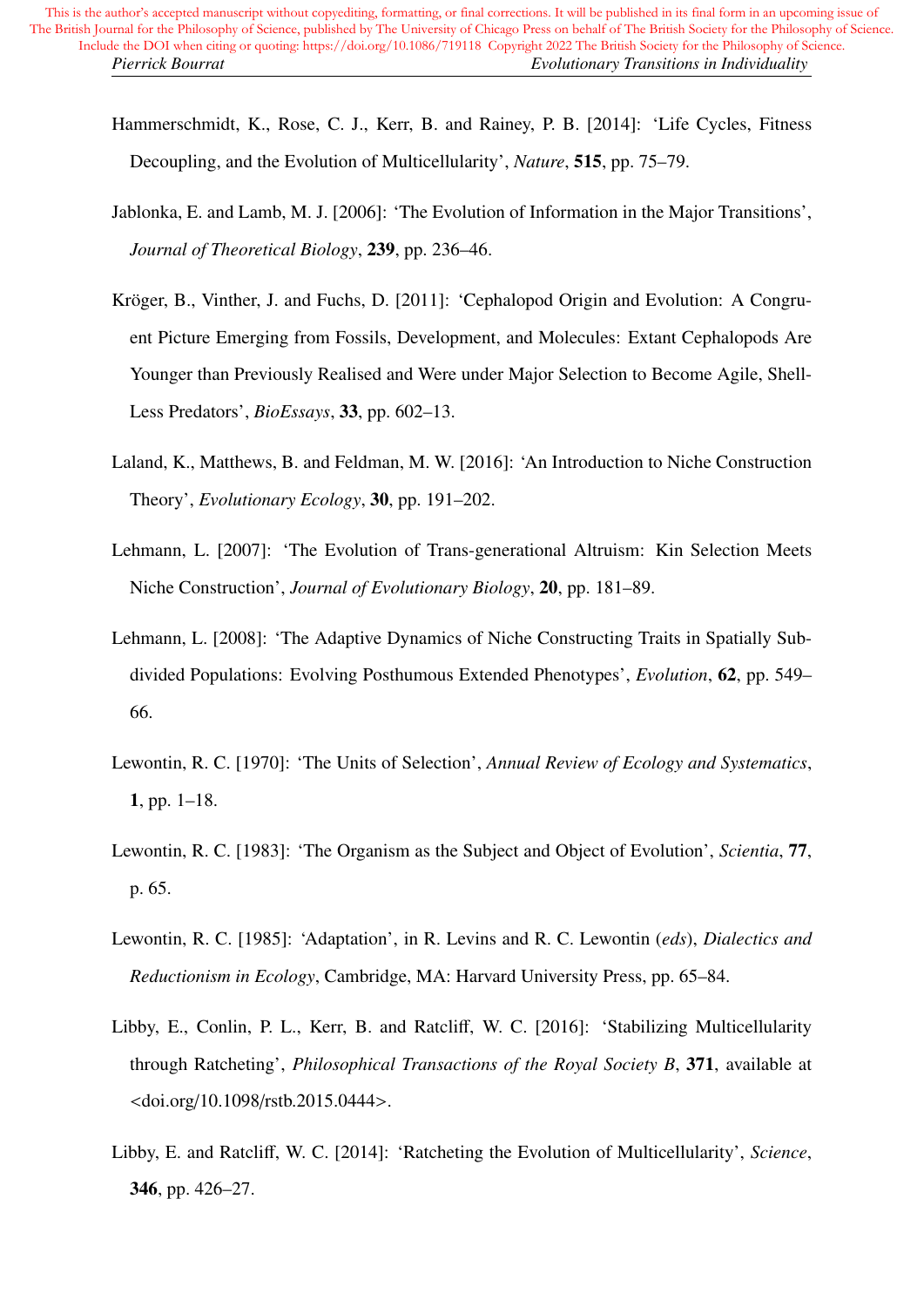- Lidgard, S. and Nyhart, L. K. [2017]: *Biological Individuality: Integrating Scientific, Philosophical, and Historical Perspectives*, Chicago, IL: University of Chicago Press.
- Lu, Q. and Bourrat, P. [2018]: 'The Evolutionary Gene and the Extended Evolutionary Synthesis', *British Journal for the Philosophy of Science*, 69, pp. 775–800.
- Maynard Smith, J. and Szathmary, E. [1995]: *The Major Transitions in Evolution*, Oxford: Oxford Univeristy Press.
- Michod, R. E. [1999a]: *Darwinian Dynamics*, Princeton, NJ: Princeton University Press.
- Michod, R. E. [1999b]: 'Individuality, Immortality, and Sex', in L. Keller (*ed*.), *Levels of Selection in Evolution*, Princeton, NJ: Princeton University Press, pp. 53–74.
- Michod, R. E. [2005]: 'On the Transfer of Fitness from the Cell to the Multicellular Organism', *Biology and Philosophy*, 20, pp. 967–87.
- Michod, R. E. and Roze, D. [1997]: 'Transitions in Individuality', *Proceedings of the Royal Society of London B*, 264, pp. 853–57.
- Michod, R. E., Viossat, Y., Solari, C. A., Hurand, M. and Nedelcu, A. M. [2006]: 'Life-History Evolution and the Origin of Multicellularity', *Journal of Theoretical Biology*, 239, pp. 257– 72.
- Odling-Smee, F. J., Laland, K. N. and Feldman, M. W. [2003]: *Niche Construction: The Neglected Process in Evolution, Monographs in Population Biology*, Princeton, NJ: Princeton University Press.
- Okasha, S. [2005]: 'Multilevel Selection and the Major Transitions in Evolution', *Philosophy of Science*, 72, pp. 1013–25.
- Okasha, S. [2006]: *Evolution and the Levels of Selection*, Oxford: Oxford University Press.
- Okasha, S. [2016]: 'The Relation between Kin and Multilevel Selection: An Approach Using Causal Graphs', *British Journal for the Philosophy of Science*, 67, pp. 435–70.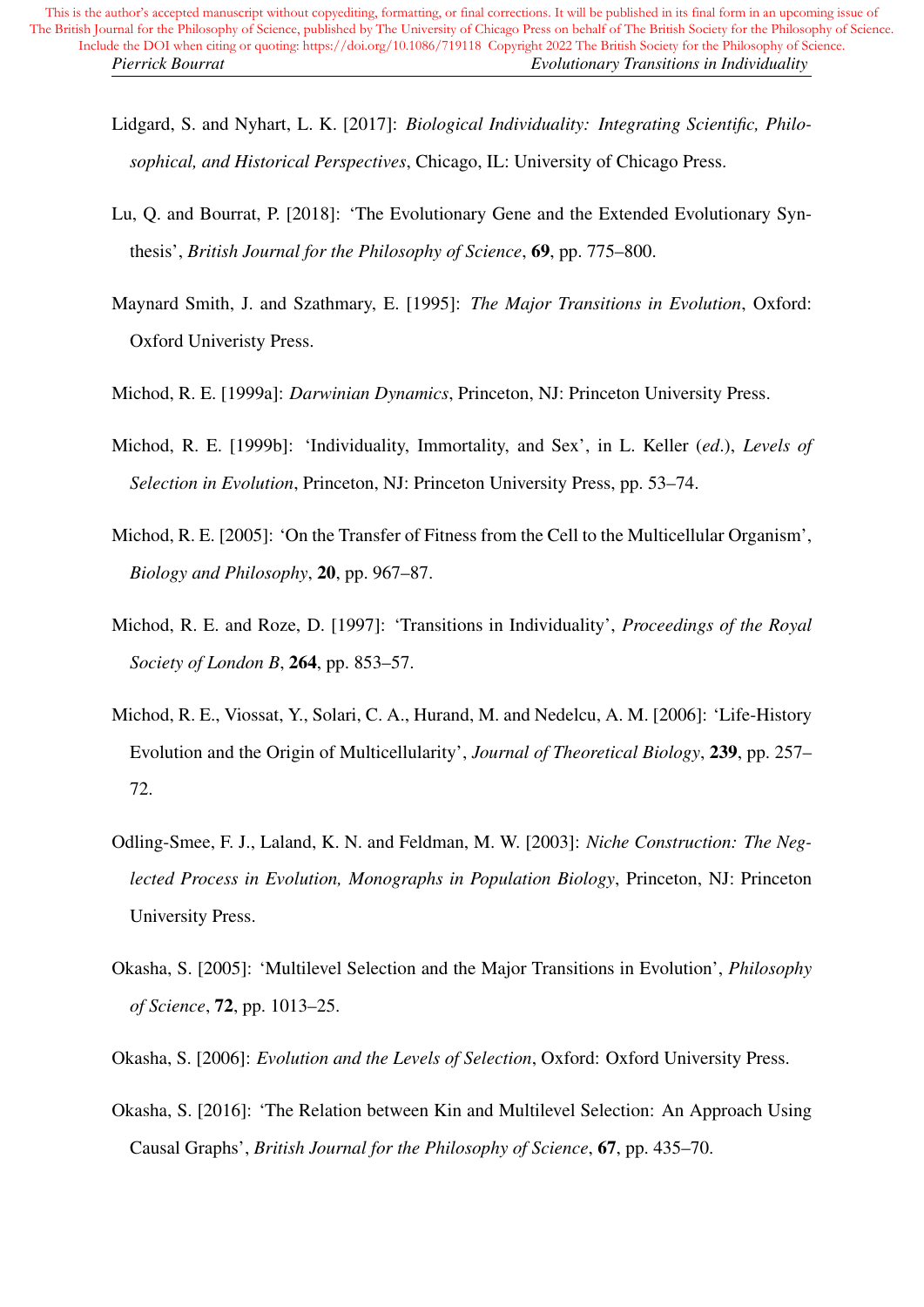- Okasha, S. [2021]: 'The Strategy of Endogenization in Evolutionary Biology', *Synthese*, 198, pp. 3413–35.
- Pepper, J. W. and Herron, M. D. [2008]: 'Does Biology Need an Organism Concept?', *Biological Reviews*, 83, pp. 621–27.
- Plutynski, A. [2019]: 'Cancer', in E. N. Zalta (*ed*.), *The Stanford Encyclopedia of Philosophy*, available at <plato.stanford.edu/archives/sum2019/entries/cancer>.
- Pradeu, T. [2012]: *The Limits of the Self: Immunology and Biological Identity*, Oxford: Oxford University Press.
- Rainey, P. B. and Kerr, B. [2010]: 'Cheats as First Propagules: A New Hypothesis for the Evolution of Individuality during the Transition from Single Cells to Multicellularity', *BioEssays*, 32, pp. 872–80.
- Rainey, P. B. and Rainey, K. [2003]: 'Evolution of Cooperation and Conflict in Experimental Bacterial Populations', *Nature*, 425, pp. 72–74.
- Rose, C. J., Hammerschmidt, K. and Rainey, P. B. [2020]: 'Meta-population Structure and the Evolutionary Transition to Multicellularity', *Ecology Letters*, available at <doi.org/10.1111/ele.13570>.
- Scott-Phillips, T. C., Laland, K. N., Shuker, D. M., Dickins, T. E. and West, S. A. [2014]: 'The Niche Construction Perspective: A Critical Appraisal', *Evolution; International Journal of Organic Evolution*, 68, pp. 1231–43.
- Shah, D. J., Sachs, R. K. and Wilson, D. J. [2012]: 'Radiation-Induced Cancer: A Modern View', *The British Journal of Radiology*, 85, pp. e1166–73.
- Shelton, D. E. and Michod, R. E. [2014]: 'Group Selection and Group Adaptation during a Major Evolutionary Transition: Insights from the Evolution of Multicellularity in the Volvocine Algae', *Biological Theory*, 9, pp. 452–69.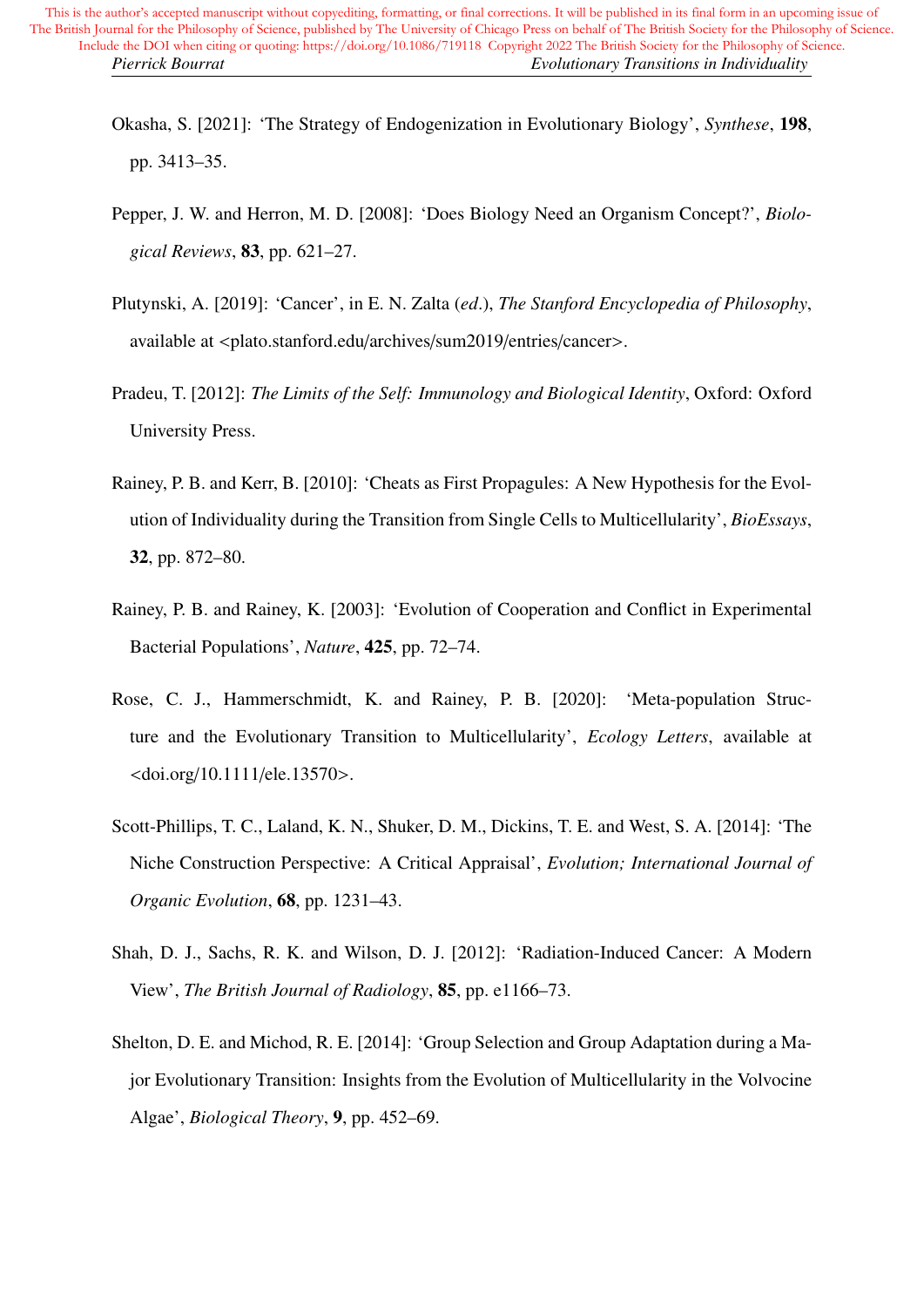Shelton, D. E. and Michod, R. E. [2020]: 'Group and Individual Selection during Evolutionary Transitions in Individuality: Meanings and Partitions', *Philosophical Transactions of the Royal Society B*, 375, available at <doi.org/10.1098/rstb.2019.0364>.

Sober, E. [1984]: *The Nature of Selection*, Cambridge, MA: MIT Press.

- Sober, E. and Wilson, D. S. [1998]: *Unto Others: The Evolution and Psychology of Unselfish Behavior*, Cambridge, MA: Harvard University Press.
- Sorensen, R. [2018]: 'Vagueness', in E. N. Zalta (*ed*.), *The Stanford Encyclopedia of Philosophy*, available at <plato.stanford.edu/archives/sum2018/entries/vagueness/>.
- Soto, A. M. and Sonnenschein, C. [2011]: 'The Tissue Organization Field Theory of Cancer: A Testable Replacement for the Somatic Mutation Theory', *BioEssays*, 33, pp. 332–40.
- Sterner, B. [2015]: 'Pathways to Pluralism about Biological Individuality', *Biology and Philosophy*, 30, pp. 609–28.
- Tanaka, M. M., Godfrey-Smith, P. and Kerr, B. [2020]: 'The Dual Landscape Model of Adaptation and Niche Construction', *Philosophy of Science*, 87, pp. 478–98.
- Trigos, A. S., Pearson, R. B., Papenfuss, A. T. and Goode, D. L. [2017]: 'Altered Interactions between Unicellular and Multicellular Genes Drive Hallmarks of Transformation in a Diverse Range of Solid Tumors', *Proceedings of the National Academy of Sciences USA*, 114, pp. 6406–411.
- van Gestel, J. and Tarnita, C. E. [2017]: 'On the Origin of Biological Construction, with a Focus on Multicellularity', *Proceedings of the National Academy of Sciences USA*, 114, pp. 11018–26.
- Veit, W. [2021]: 'Scaffolding Natural Selection', *Biological Theory*, available at <doi.org/10.1007/s13752-021-00387-6>.
- Vincent, M. [2012]: 'Cancer: A De-repression of a Default Survival Program Common to All Cells?', *BioEssays*, 34, pp. 72–82.